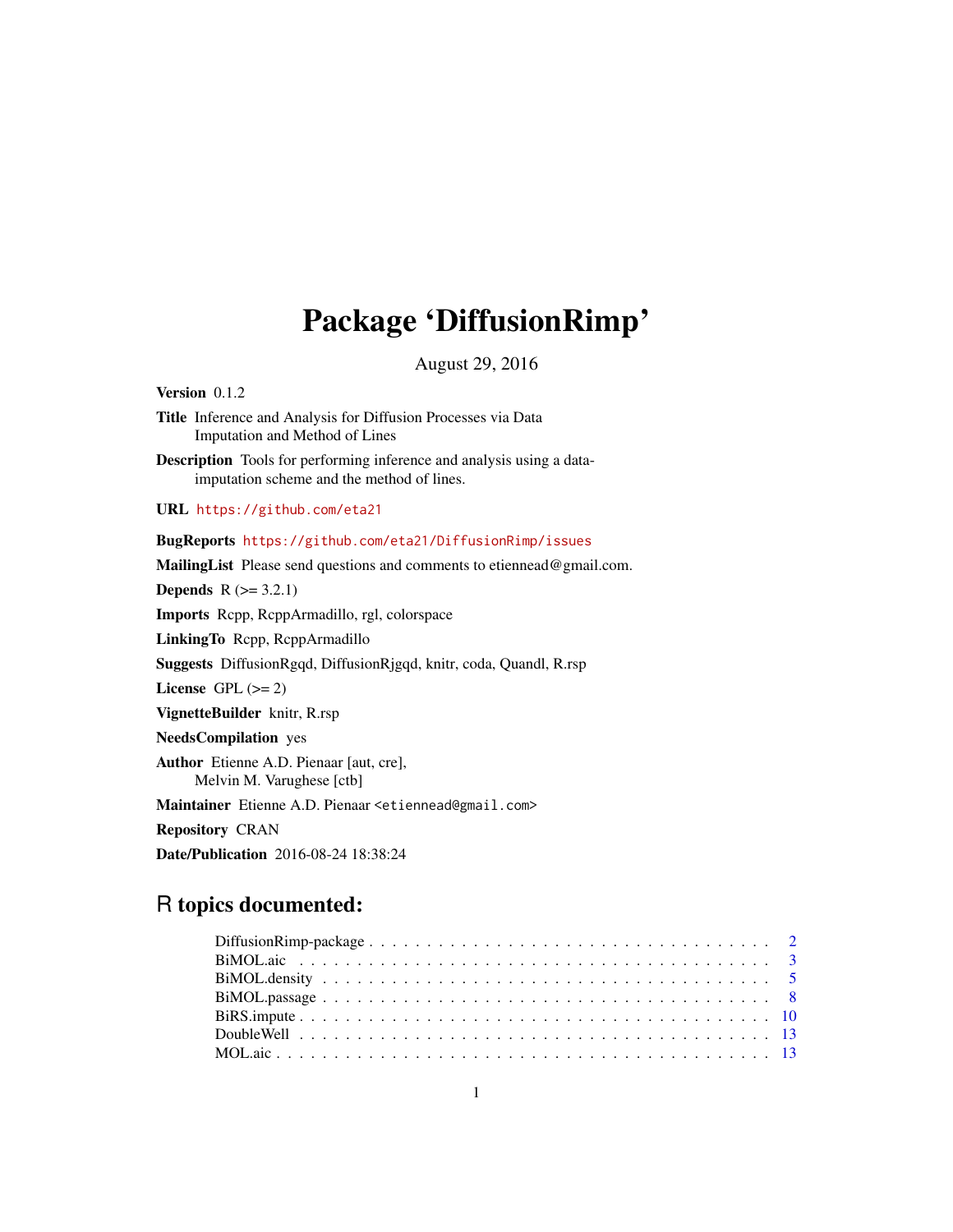<span id="page-1-0"></span>

| Index | 26 |
|-------|----|
|       |    |
|       |    |
|       |    |
|       |    |
|       |    |
|       |    |
|       |    |

DiffusionRimp-package *Data-imputation and density approximations for diffusion processes.*

## Description

A package for performing data imputation on discretely observed diffusion processes as well as calculating numerical approximations to transition and first passage time densities.

## Details

| Package: | DiffusionRimp |
|----------|---------------|
| Type:    | Package       |
| Version: | 0.1.0         |
| Date:    | 2015-12-01    |
| License: | $GPL (=2)$    |

Functions included in the package:

| RS.impute     | Perform inference on a diffusion model using the random walk Metropolis-Hastings algorithm using the      |
|---------------|-----------------------------------------------------------------------------------------------------------|
| BiRS. impute  | Perform inference on a bivariate diffusion model using the random walk Metropolis-Hastings algorithm      |
| MOL.density   | Calculate the transitional density of a diffusion model using the method of lines.                        |
| BiMOL.density | Calculate the transitional density of a bivariate diffusion model using the method of lines.              |
| MOL.passage   | Calculate the first passage time density of a time-homogeneous diffusion model with fixed barriers (i.e., |
| BiMOL.passage | Calculate the first passage time density of a time-homogeneous bivariate diffusion model with fixed bar   |
| $MOL.aic*$    | Calculate a pseudo-AIC value for a diffusion model using the method of lines.                             |
| BiMOL.aic*    | Calculate pseudo-AIC value for a bivariate diffusion model using the method of lines.                     |
|               |                                                                                                           |

\* Functions use C++.

## Author(s)

Etienne A.D. Pienaar <etiennead@gmail.com>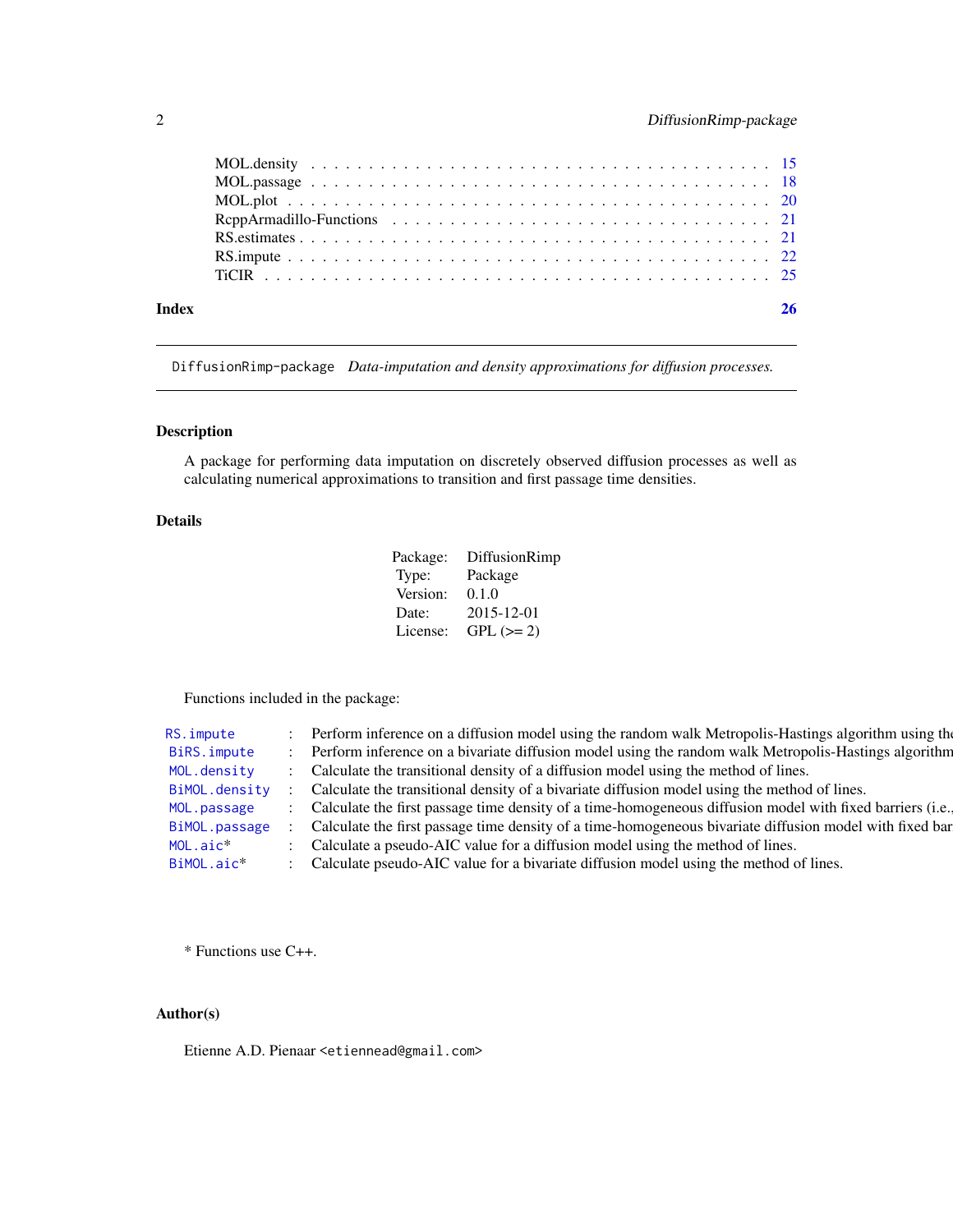#### <span id="page-2-0"></span>BiMOL.aic 3

## Examples

```
# example(RS.impute)
# example(MOL.density)
# example(MOL.passage)
```
<span id="page-2-1"></span>

| BiMOL.aic |  |
|-----------|--|
|           |  |

Calculate a Pseudo AIC Value for a Bivariate Diffusion Model via the *Method of Lines*

## Description

MOL.aic() approximates the likelihood function for a bivariate diffusion model under a given dataset and parameter vector.

## Usage

BiMOL.aic(X, time, delt, xlims, ylims, N, theta, diff.type, plt = TRUE, wrt = FALSE, border = NA)

## Arguments

| X         | N x 2 matrix of coordinates at which the diffusion process was observed, where<br>N is the number of observations.                                                             |
|-----------|--------------------------------------------------------------------------------------------------------------------------------------------------------------------------------|
| time      | A vector of time nodes at which the process was observed.                                                                                                                      |
| delt      | Step size for the time domain of the lattice (see note [4]).                                                                                                                   |
| xlims     | X-limits for the spatial nodes of the lattice. These limits should be wide enough<br>for the transition density to be negligibly small at the endpoints (see note [2]).        |
| ylims     | Y-limits for the spatial nodes of the lattice. These limits should be wide enough<br>for the transition density to be negligibly small at the endpoints (see note [2]).        |
| N         | The number of nodes in each spatial domain at which to evaluate the transitional<br>density. Increase N for more accurate approximations (see note [3] and warning<br>$[2]$ ). |
| theta     | Parameter vector at which the AIC should be evaluated. Typically the parameter<br>vector is calculated using RS. impute()                                                      |
| diff.type | 2-Component vector of indicators, each assuming values 1, 2 or 3, for which of<br>the predefined volatility structures to impose.                                              |
| plt       | Draw a plot of the calculation as it takes place.                                                                                                                              |
| wrt       | Write a .cpp file. Useful for inspection purposes.                                                                                                                             |
| border    | Border colour for the mesh of the perspective plot.                                                                                                                            |
|           |                                                                                                                                                                                |

## Value

| AIC        | An approximate AIC value.                                 |
|------------|-----------------------------------------------------------|
| likelihood | The approximate likelihood value used in the calculation. |
| D          | The dimesnion of the parameter vector.                    |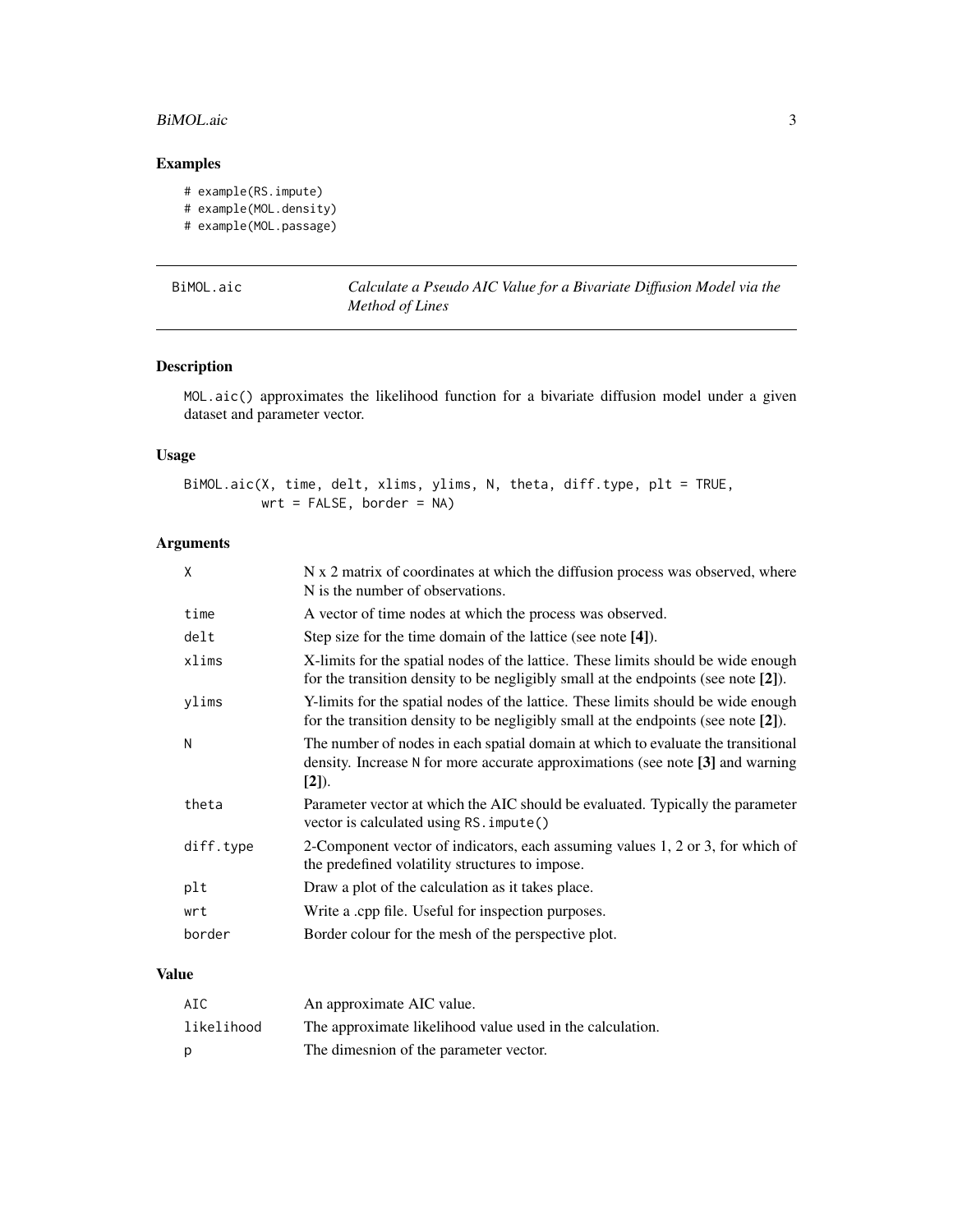#### Interface

BiMOL.aic uses a function-input interface whereby the drift and diffusion components of the stochastic differential equation (SDE)

$$
dX_t = mu_1(X_t, Y_t, t)dt + sigma_1(X_t, Y_t, t)dW_t^1
$$

$$
dY_t = mu_2(X_t, Y_t, t)dt + sigma_2(X_t, Y_t, t)dW_t^2,
$$

are defined as R-functions in the current workspace. That is by defining the drift and diffusion components

```
mu1=function(X,Y,t){some expression i.t.o. X, Y and t}
mu2=function(X,Y,t){some expression i.t.o. X, Y and t}
sig11=function(X,Y,t){some expression i.t.o. X, Y and t}
sig22=function(X,Y,t){some expression i.t.o. X, Y and t}
further analysis may be conducted by calling the function BiMOL.aic().
```
#### Warning

Warning [1]: Note that if the lattice is shifted, degeneracies may occur for certain drift/volatility specifications if the shifted lattice moves into non-nonsensical values of the drift/volatility functions' domains.

Warning [2]: Although increasing the spatial resolution of the lattice by increasing N improves approximations, instabilities will occur if delt is not sufficiently small. This tends to manifest as jagged/spiked solutions that oscillate between positive and negative values.

#### Note

Note [1]: Although the spatial limits of the lattice is defined by the user using xlims, if the initial value Xs does not fall on one of the lattice nodes, then the lattice is shifted accordingly.

Note [2]: The approximation assumes that the entire density of the process falls on a finite interval. Thus the algorithm may breakdown for certain problems. Depending on the parameters of the process, the limits may be very far apart or near. Some experimentation may be required. Otherwise, set autofind  $=$  TRUE to find useful limits. Note also that larger N may be required for wider limits.

Note [3]: Increasing N will likely require smaller delt, thus increasing computation time. For some problems, slight increases in N will require much smaller delt.

Note [4]: delt is used as the step size for a 10(8)-th order Runge-Kutta method for solving the resulting system of ODEs. Note again the inter-play between N and delt (see note [3]).

#### Author(s)

Etienne A.D. Pienaar <etiennead@gmail.com>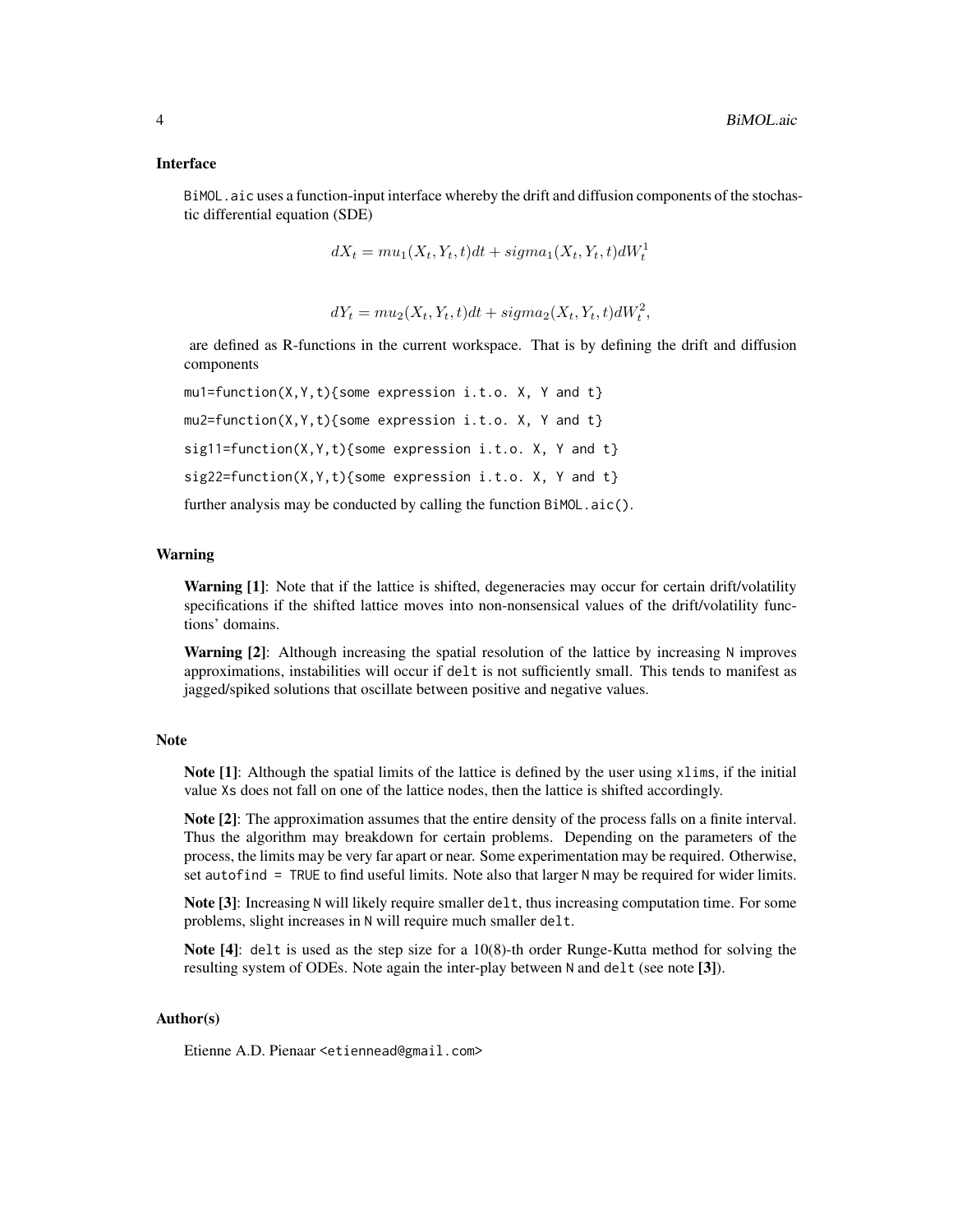## <span id="page-4-0"></span>BiMOL.density 5

#### References

Hamdi, S., Schiesser, W. E. and Griffiths, G. W. 2007 Method of lines. *Scholarpedia*, 2(7):2859. Revision #124335.

Feagin, T. 2007 A tenth-order Runge-Kutta method with error estimate. *In Proceedings of the IAENG Conf. on Scientifc Computing*.

#### See Also

[MOL.aic](#page-12-1), [BiRS.impute](#page-9-1).

#### Examples

#===============================================================================

<span id="page-4-1"></span>BiMOL.density *Approximate the Transition Density of a Bivariate Diffusion with Arbitrary Drift and Volatility Specification*

## Description

BiMOL.density approximates the transition density of a bivariate diffusion on a lattice  $[xlim[1], xlim[2]] \times [ylim[1]]$ with N x N spatial nodes and time discretization delt, via the method of lines. The method of lines approximates the solution of the Fokker-Planck equation by an  $N \times N$ -dimensional system of ordinary differential equations (ODEs) evaluated on [s,t].

#### Usage

```
BiMOL.density(Xs, Ys, s , t , xlims, ylims, N, delt, mu1, mu2,
             sig11, sig12, sig21, sig22, final.only = FALSE,
             show.lattice = FALSE)
```
#### Arguments

| Xs           | Starting/Initial X-coordinate for the diffusion process (see note [1] and warning<br>$[1]$ ).                                                                              |
|--------------|----------------------------------------------------------------------------------------------------------------------------------------------------------------------------|
| Ys           | Starting/Initial Y-coordinate for the diffusion process (see note [1] and warning<br>$[1]$ ).                                                                              |
| <sub>S</sub> | Starting time for the diffusion process.                                                                                                                                   |
| t            | Value $(\geq s)$ giving the terminal point for the transition horizon (the final time at<br>which to evaluate the transition density).                                     |
| xlims        | X-limits for the spatial nodes of the lattice. These limits should be wide enough<br>for the transition density to be negligibly small at the endpoints (see note $[2]$ ). |
| ylims        | Y-limits for the spatial nodes of the lattice. These limits should be wide enough<br>for the transition density to be negligibly small at the endpoints (see note $[2]$ ). |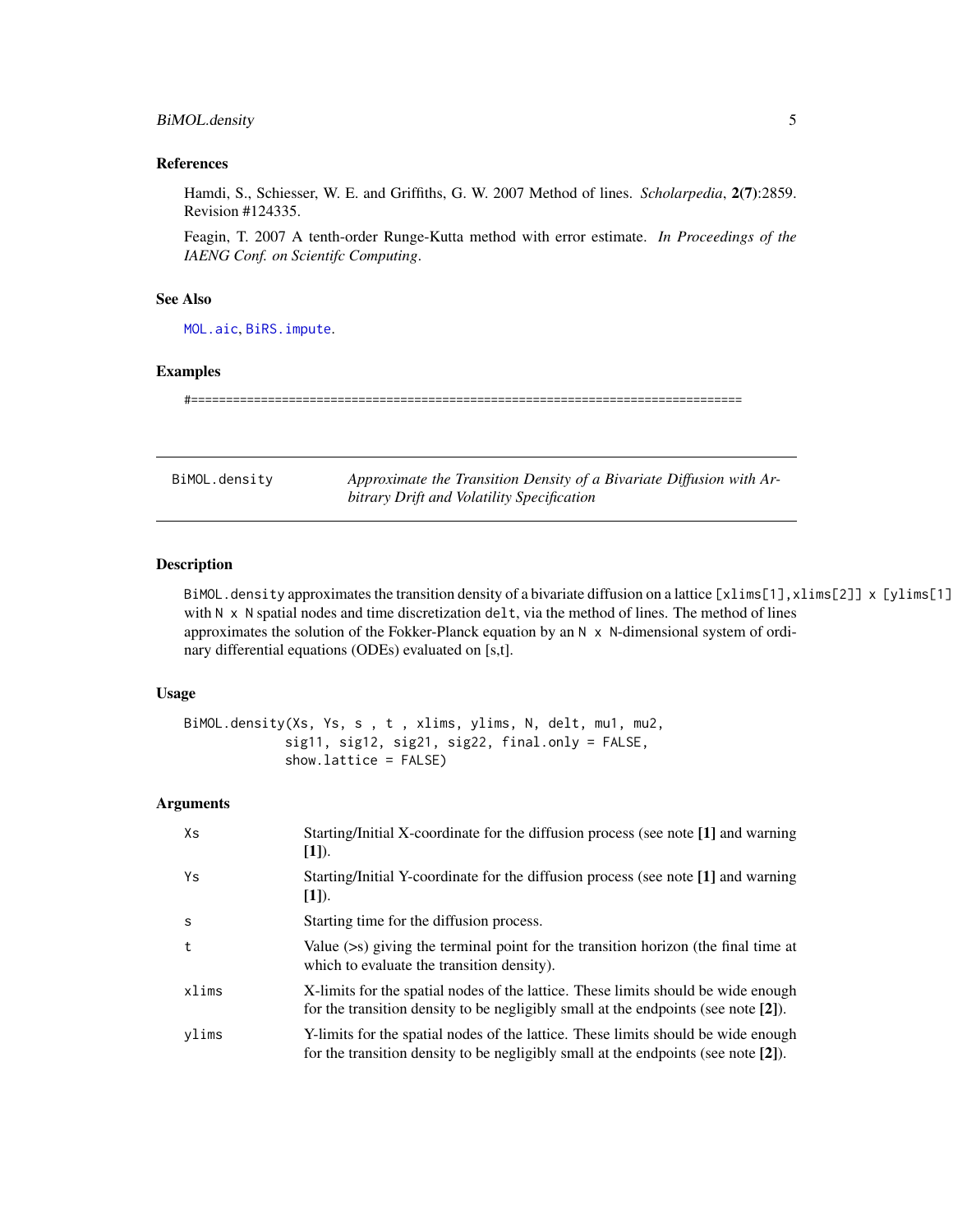| N            | The number of nodes in each spatial domain at which to evaluate the transitional<br>density. Increase N for more accurate approximations (see note [3] and warning<br>$[2]$ ). |
|--------------|--------------------------------------------------------------------------------------------------------------------------------------------------------------------------------|
| mu1          | Optional (if drift and diffusion coefficients are already defined) arguments giv-<br>ing the drift and diffusion coefficients as text expressions (See Interface below).       |
| mu2          | Optional (if drift and diffusion coefficients are already defined) arguments giv-<br>ing the drift and diffusion coefficients as text expressions (See Interface below).       |
| sig11        | Optional (if drift and diffusion coefficients are already defined) arguments giv-<br>ing the drift and diffusion coefficients as text expressions (See Interface below).       |
| sig12        | Optional (if drift and diffusion coefficients are already defined) arguments giv-<br>ing the drift and diffusion coefficients as text expressions (See Interface below).       |
| sig21        | Optional (if drift and diffusion coefficients are already defined) arguments giv-<br>ing the drift and diffusion coefficients as text expressions (See Interface below).       |
| sig22        | Optional (if drift and diffusion coefficients are already defined) arguments giv-<br>ing the drift and diffusion coefficients as text expressions (See Interface below).       |
| delt         | Step size for the time domain of the lattice (see note [4]).                                                                                                                   |
| final.only   | Should the transition density on the entire lattice be returned (FALSE) or only the<br>at the terminal point of the transition horizon $t$ (TRUE). Default = FALSE.            |
| show.lattice | If $=$ TRUE (default) then the X-Y lattice is drawn and the initial value is indicated<br>in red.                                                                              |

#### Value

| density | 3D array containing the density approximation (matrix if f inal. only = TRUE). |
|---------|--------------------------------------------------------------------------------|
| Xt      | Vector of X-coordinates at which approximation was carried out.                |
| Yt      | Vector of Y-coordinates at which approximation was carried out.                |
| time    | Vector of time nodes at which the approximation was evaluated.                 |

#### Interface

BiMOL.density uses a function-input interface whereby the drift and diffusion components of the stochastic differential equation (SDE)

 $dX_t = mu_1(X_t, Y_t, t)dt + sigma_1(X_t, Y_t, t)dW_t^1$ 

$$
dY_t = mu_2(X_t, Y_t, t)dt + sigma_2(X_t, Y_t, t)dW_t^2,
$$

are defined as R-functions in the current workspace. That is by defining the drift and diffusion components

 $mu1=function(X,Y,t)\$  some expression i.t.o. X, Y and t} mu2=function(X,Y,t){some expression i.t.o. X, Y and t} sig11=function(X,Y,t){some expression i.t.o. X, Y and t} sig22=function(X,Y,t){some expression i.t.o. X, Y and t}

further analysis may be conducted by calling the function BiMOL.density().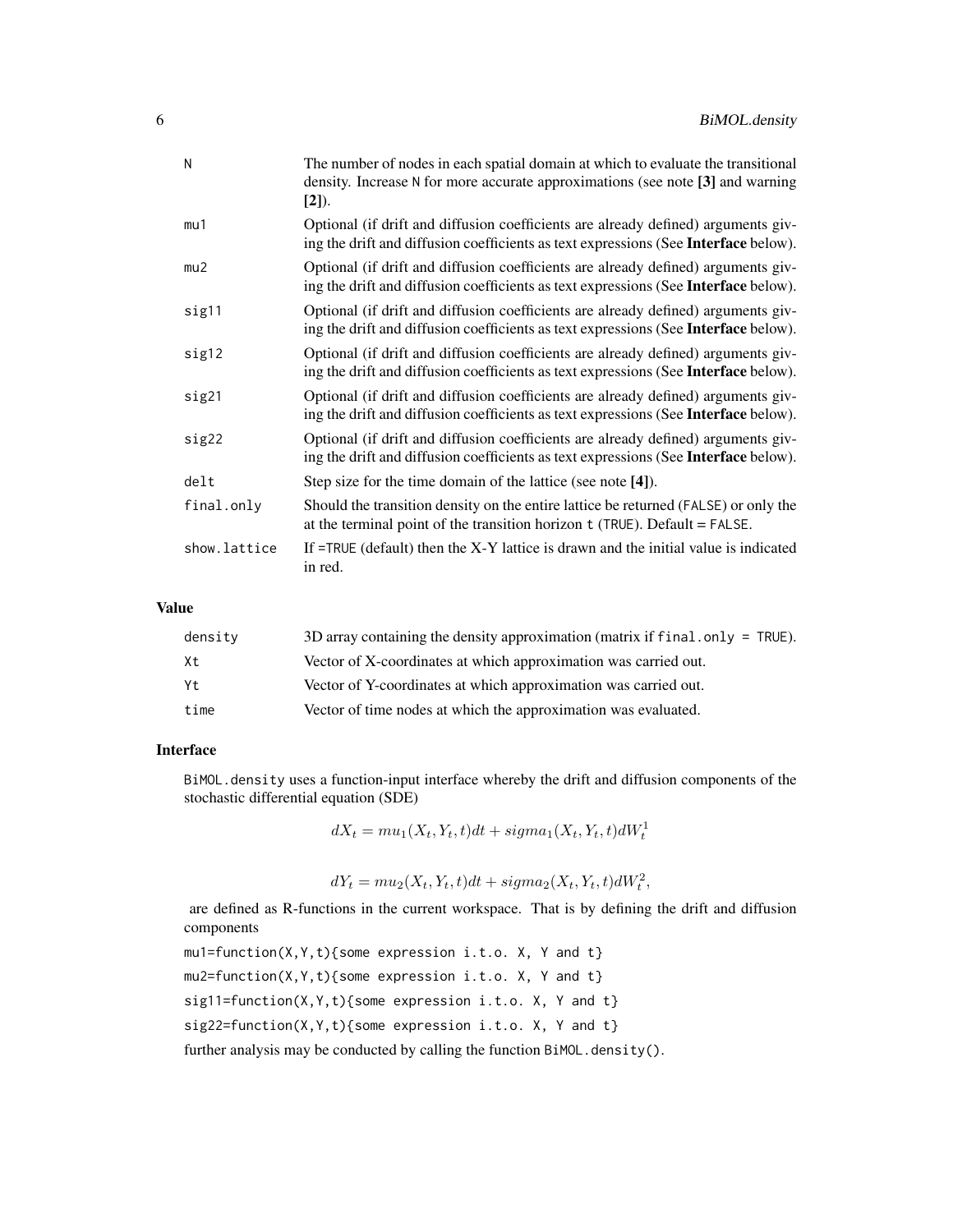#### <span id="page-6-0"></span>Warning

**Warning [1]:** Note that if the lattice is shifted, degeneracies may occur for certain drift/volatility specifications if the shifted lattice moves into non-nonsensical values of the drift/volatility functions' domains.

Warning [2]: Although increasing the spatial resolution of the lattice by increasing N improves approximations, instabilities will occur if delt is not sufficiently small. This tends to manifest as jagged/spiked solutions that oscillate between positive and negative values.

#### **Note**

Note [1]: Although the spatial limits of the lattice is defined by the user using xlims, if the initial value Xs does not fall on one of the lattice nodes, then the lattice is shifted accordingly.

Note [2]: The approximation assumes that the entire density of the process falls on a finite interval. Thus the algorithm may breakdown for certain problems. Depending on the parameters of the process, the limits may be very far apart or near. Some experimentation may be required. Otherwise, set autofind = TRUE to find useful limits. Note also that larger N may be required for wider limits.

Note [3]: Increasing N will likely require smaller delt, thus increasing computation time. For some problems, slight increases in N will require much smaller delt.

Note [4]: delt is used as the step size for a 10(8)-th order Runge-Kutta method for solving the resulting system of ODEs. Note again the inter-play between N and delt (see note [3]).

#### Author(s)

Etienne A.D. Pienaar <etiennead@gmail.com>

## References

Hamdi, S., Schiesser, W. E. and Griffiths, G. W. 2007 Method of lines. *Scholarpedia*, 2(7):2859. Revision #124335.

Feagin, T. 2007 A tenth-order Runge-Kutta method with error estimate. *In Proceedings of the IAENG Conf. on Scientifc Computing*.

#### See Also

[MOL.passage](#page-17-1), [MOL.density](#page-14-1).

#### Examples

#===============================================================================

# For detailed notes and examples on how to use the BiMOL.density() function, see # the following vignette:

RShowDoc('Part\_2\_Transition\_Densities',type='html','DiffusionRimp')

#===============================================================================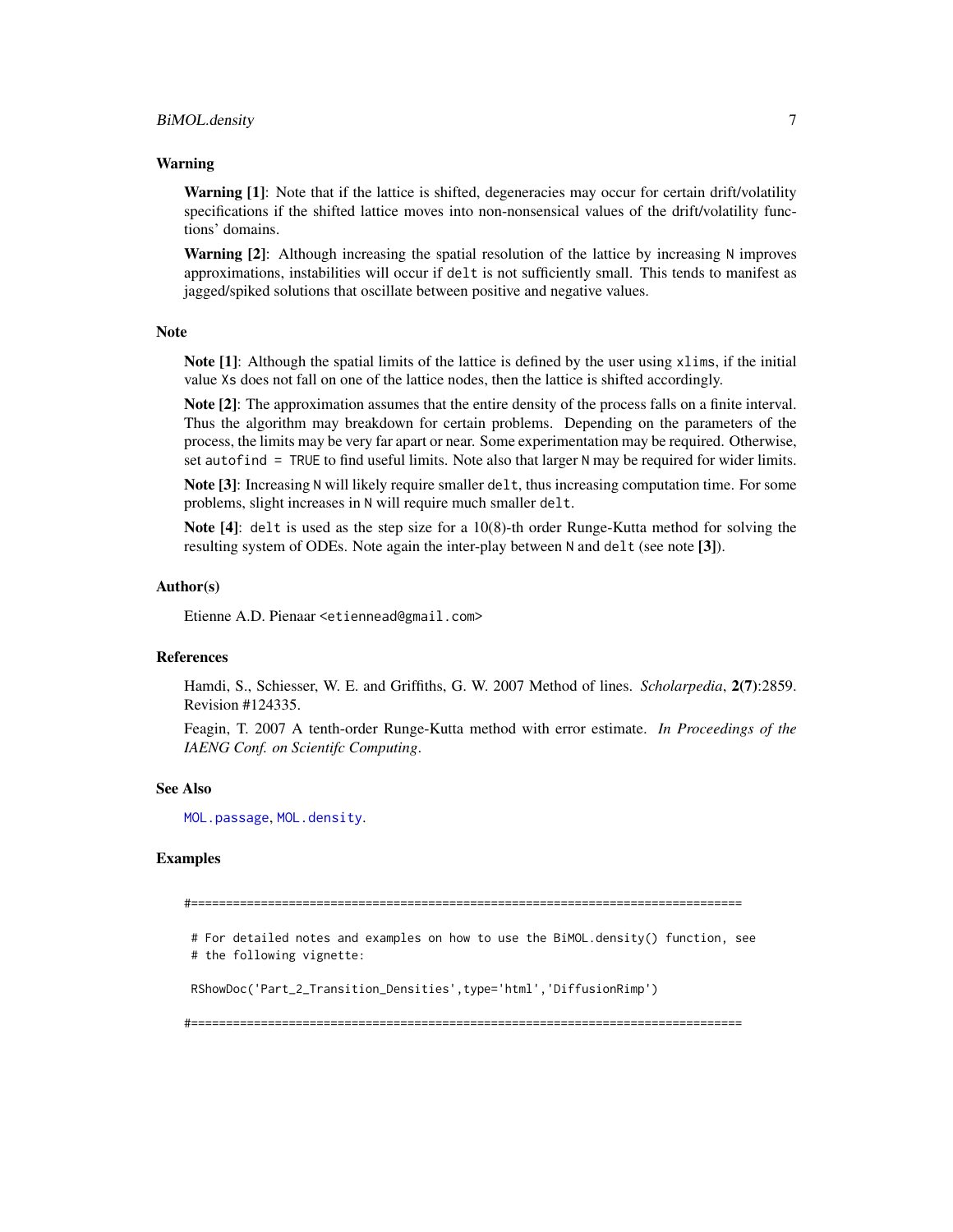<span id="page-7-1"></span><span id="page-7-0"></span>BiMOL.passage *Approximate the First Passage Time Density of a Four-Barrier Problem for Time-Homogeneous Bivariate Diffusions.*

## Description

BiMOL.passage() approximates a solution to partial differential equation (PDE) that governs the evolution of the survaval distribution of the first passage time density of a bivariate diffusion passing through fixed thresholds limits[1] or limits[2] in the X-dimension and limits[3] or limits[4] in the Y-dimension.

#### Usage

```
BiMOL.passage(Xs, Ys, t, limits, N, delt, mu1, mu2, sig11, sig12,
              sig21, sig22, desc = 1, Phi, plt = FALSE)
```
## Arguments

| Xs     | Starting/Initial X-coordinate for the diffusion process (see note [1]).                                                                                                       |
|--------|-------------------------------------------------------------------------------------------------------------------------------------------------------------------------------|
| Ys     | Starting/Initial Y-coordinate for the diffusion process (see note [1]).                                                                                                       |
| t      | Value $(>0)$ giving the terminal point for the transition horizon (the final time at<br>which to evaluate the transition density).                                            |
| limits | Limits for the spatial nodes of the lattice. These limits now represent the limits<br>in the spatial domain (see note [2]).                                                   |
| N      | The number of nodes in the spatial domain at which to evaluate the transitional<br>density. Increase N for more accurate approximations (see note [3] and warning<br>$[2]$ ). |
| delt   | Step size for the time domain of the lattice (see note [4]).                                                                                                                  |
| mu1    | Optional (if drift and diffusion coefficients are already defined) arguments giv-<br>ing the drift and diffusion coefficients as text expressions (See Interface below).      |
| mu2    | Optional (if drift and diffusion coefficients are already defined) arguments giv-<br>ing the drift and diffusion coefficients as text expressions (See Interface below).      |
| sig11  | Optional (if drift and diffusion coefficients are already defined) arguments giv-<br>ing the drift and diffusion coefficients as text expressions (See Interface below).      |
| sig12  | Optional (if drift and diffusion coefficients are already defined) arguments giv-<br>ing the drift and diffusion coefficients as text expressions (See Interface below).      |
| sig21  | Optional (if drift and diffusion coefficients are already defined) arguments giv-<br>ing the drift and diffusion coefficients as text expressions (See Interface below).      |
| sig22  | Optional (if drift and diffusion coefficients are already defined) arguments giv-<br>ing the drift and diffusion coefficients as text expressions (See Interface below).      |
| desc   | The type of discretization used (see note [5]).                                                                                                                               |
| Phi    | An optional indicator function for defining non-trivial boundary shapes (See<br>vignettes).                                                                                   |
| plt    | Should a plot be made (for dev purposes).                                                                                                                                     |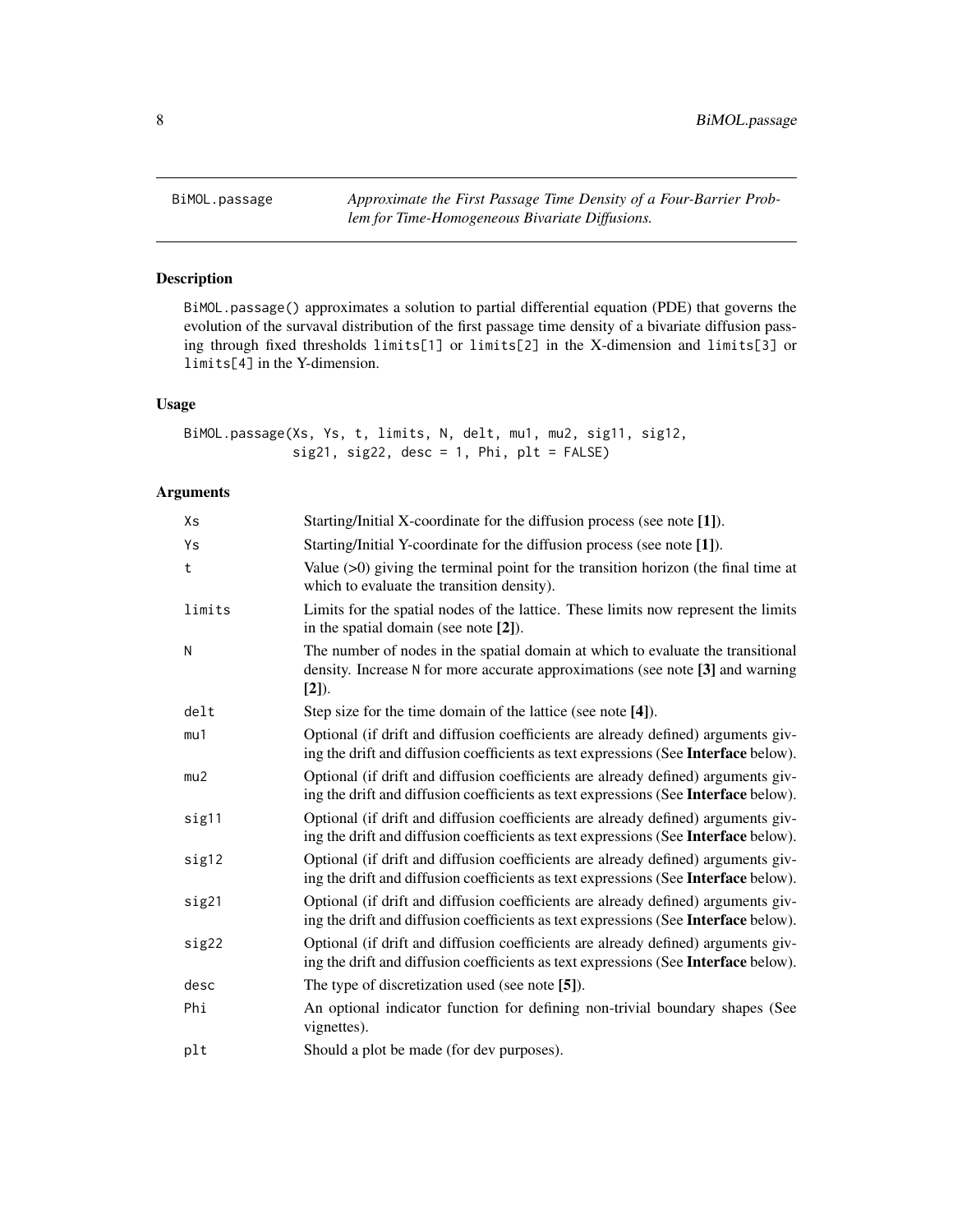#### Value

| surface | An array giving the approximate survival probability volume for all starting val-<br>ues contained in the discretization of the polygon enclosed by the limits. |
|---------|-----------------------------------------------------------------------------------------------------------------------------------------------------------------|
| density | A vector containing the approximate first passage time density for trajectories<br>starting at (Xs, Ys) (see note [i]).                                         |
| time    | A vector of time nodes at which the approximation was evaluated.                                                                                                |

#### Interface

BiMOL.passage uses a function-input interface whereby the drift and diffusion components of the time-homogeneous bivariate stochastic differential equation (SDE):

$$
dX_t = mu_1(X_t, Y_t)dt + sigma_1(X_t, Y_t)dW_t^1
$$

 $dY_t = mu_2(X_t, Y_t)dt + sigma_2(X_t, Y_t)dW_t^2,$ 

are defined as R-functions in the current workspace. That is by defining the drift and diffusion components

```
mu1=function(X,Y){some expression i.t.o. X and Y}
mu2=function(X,Y){some expression i.t.o. X and Y}
sig11=function(X,Y){some expression i.t.o. X and Y}
sig22=function(X,Y){some expression i.t.o. X and Y}
```
further analysis may be conducted by calling the function BiMOL.passage().

## Warnings

Warning [1]:

#### Note

Note [1]: If the initial value Xs does not fall on one of the lattice nodes, then the first passage time density is calculated by linearly interpolating between approximations at the two nearest lattice nodes.

Note [2]: Note that that enough nodes, N, are needed in order to generate a sufficiently accurate approximation, especially when limits[1] and limits[2] are far apart.

Note [3]: Increasing N will likely require smaller delt, thus increasing computation time. For some problems, slight increases in N will require much smaller delt.

Note [4]: delt is used as the step size for a 10(8)-th order Runge-Kutta method for solving the resulting system of ODEs. Note again the inter-play between N and delt (see note [3]).

Note [5]: When one of the limits is sufficiently far away to not be accessible within the provided time-horizon, instabilities may occur and an alternative discretization may be required in order to ensure smooth operation. Possible values are desc = 1 (close limits), desc = 2 ( $\text{limits}[1]$  is inaccessible) and desc =  $3$  (limits[2] is inaccessible).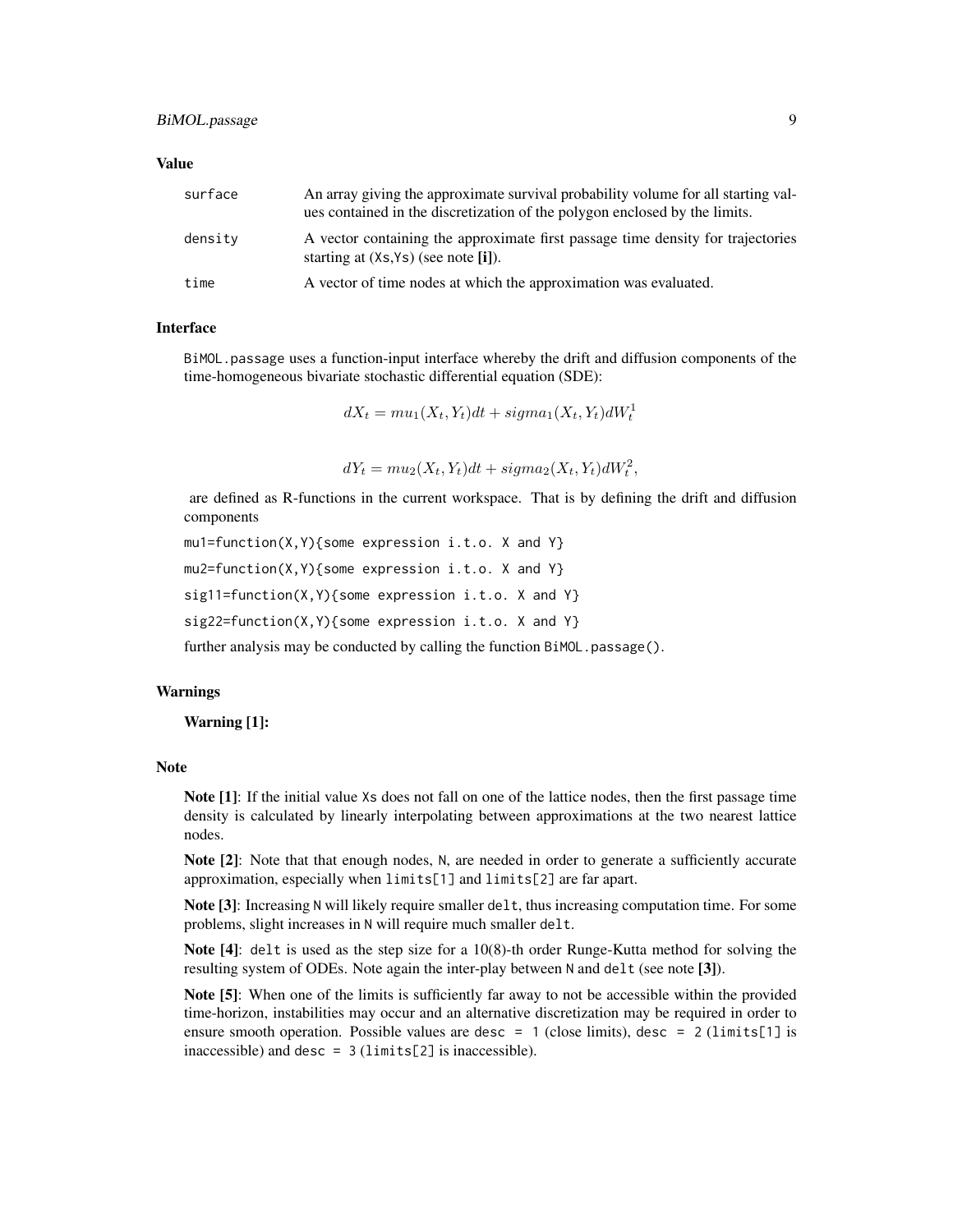#### <span id="page-9-0"></span>Author(s)

Etienne A.D. Pienaar <etiennead@gmail.com>

## References

Hamdi, S., Schiesser, W. E. and Griffiths, G. W. 2007 Method of lines. *Scholarpedia*, 2(7):2859. Revision #124335.

Feagin, T. 2007 A tenth-order Runge-Kutta method with error estimate. *In Proceedings of the IAENG Conf. on Scientifc Computing*.

## See Also

[MOL.passage](#page-17-1), [BiMOL.density](#page-4-1).

## Examples

#=============================================================================== # For detailed notes and examples on how to use the BiMOL.passage() function, see # the following vignette: RShowDoc('Part\_3\_First\_Passage\_Times',type='html','DiffusionRimp') #===============================================================================

<span id="page-9-1"></span>BiRS.impute *Brownian Bridge Data Imputation for Bivariate Diffusion Processes.*

#### **Description**

BiRS.impute performs inference on bivariate diffusion processes with quite arbitrary drift functionals by imputing missing sample paths with Brownian bridges. The procedure was developed by Roberts and Stramer (2001) and subsequently extended in later papers (). Currently, the diffusion is assumed to take on the form

 $dX_t = \max(X_t, Y_t, t, theta)dt + sigma[1]f(X_t)dW_t^1$ 

 $dY_t = muy(X_t, Y_t, t, theta)dt + sigma[2]g(Y_t)dW_t^2,$ 

where  $max(X_t, Y_t, t, theta)$  and  $mu(X_t, Y_t, t, theta)$  may be defined with near-complete freedom as R-functions in the current workspace.  $f(.)$  and  $g(.)$  may take on predefined forms (see details).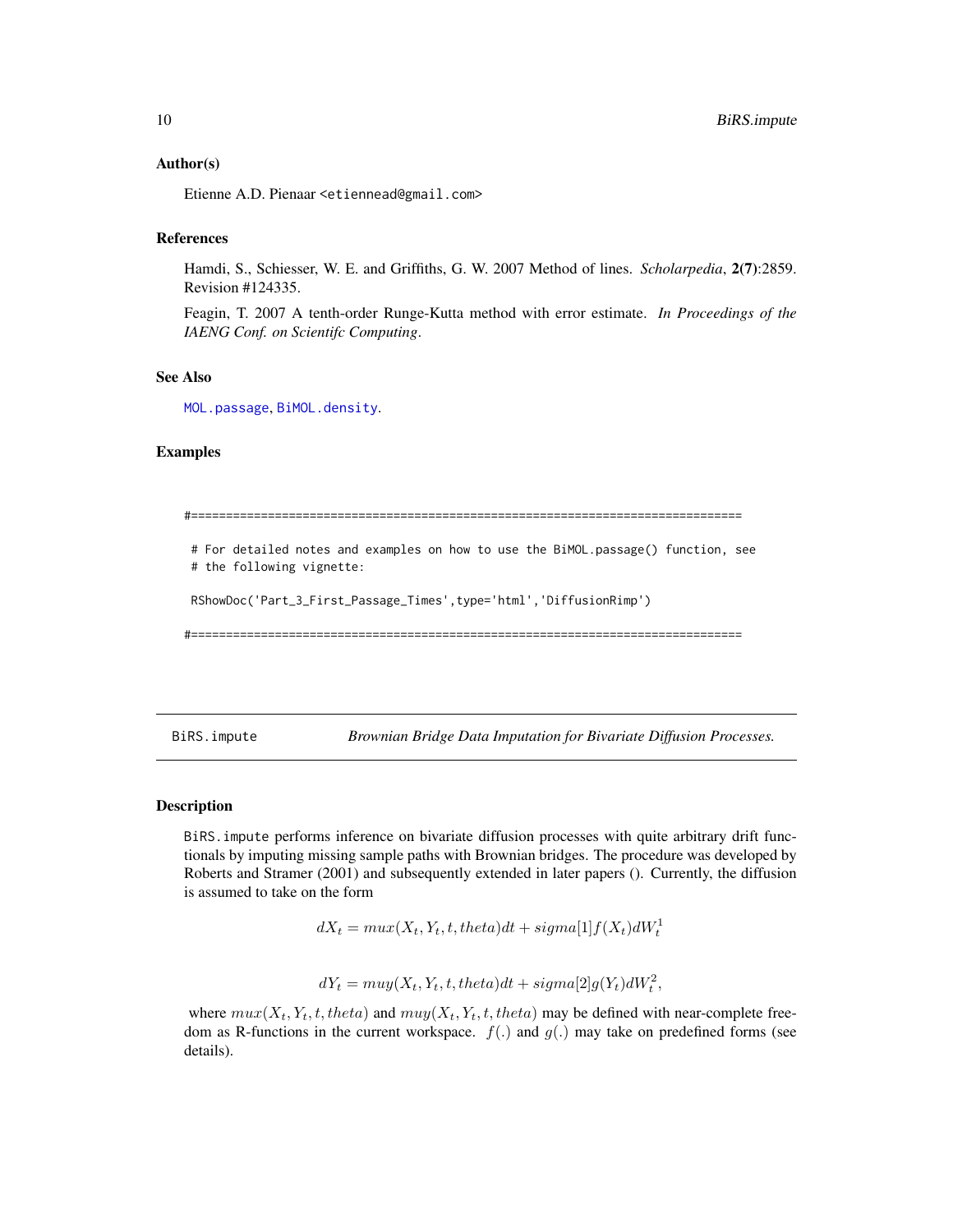## BiRS.impute 11

## Usage

```
BiRS.impute(X, time, M, theta, sds, diff.type = c(1, 1),
            burns = min(floor(updates/2),25000), updates, plot.chain = TRUE,
            imputation.plot = FALSE, palette = 'mono')
```
## Arguments

| χ               | N x 2 matrix of coordinates at which the diffusion process was observed, where<br>N is the number of observations.                                                                                                                                                                                                 |
|-----------------|--------------------------------------------------------------------------------------------------------------------------------------------------------------------------------------------------------------------------------------------------------------------------------------------------------------------|
| time            | A vector of time nodes at which the process was observed.                                                                                                                                                                                                                                                          |
| M               | The number of points to impute between successive observations. Note that<br>as the transition horizon increases, more points may be required in order to<br>get desirable acceptance rates for Brownian bridges. Note that some transition<br>horizons may be removed from likelihood calculations - see exclude. |
| theta           | Starting parameters for the model process.                                                                                                                                                                                                                                                                         |
| sds             | Proposal standard deviations for the drift parameter chain.                                                                                                                                                                                                                                                        |
| diff.type       | 2-Component vector of indicators, each assuming values 1, 2 or 3, for which of<br>the predefined volatility structures to impose - see note [3].                                                                                                                                                                   |
| burns           | The number of updates to burn (only affects traceplots).                                                                                                                                                                                                                                                           |
| updates         | The number of updates to perform.                                                                                                                                                                                                                                                                                  |
| imputation.plot |                                                                                                                                                                                                                                                                                                                    |
|                 | Display imputed paths for successive updates - see note [4]. Default = FALSE.                                                                                                                                                                                                                                      |
| plot.chain      | Display the resulting MCMC chain - see notes [5], [6] and [7].                                                                                                                                                                                                                                                     |
| palette         | Colour palette for drawing trace plots. Default palette = $'$ mono', otherwise a<br>qualitative palette will be used.                                                                                                                                                                                              |

## Details

DETAILS ABOUT THE METHODOLOGY

## Value

| per.matrix      | Matrix containing the MCMC chain updates.            |  |  |  |  |
|-----------------|------------------------------------------------------|--|--|--|--|
| acceptence.rate |                                                      |  |  |  |  |
|                 | Acceptance rates for the two parameter chains.       |  |  |  |  |
| bridge.rate     | Average Acceptance rate for Brownian bridge updates. |  |  |  |  |
| run.time        | The total run time of the algorithm.                 |  |  |  |  |

## Note

Note [1]: The functional form of the drift components may be defined by the user as R-functions. Although the function body may take on arbitrary forms both the name of the drift functions and the input structure must assume the form

mux = function(variable1, variable2, time, theta){...} and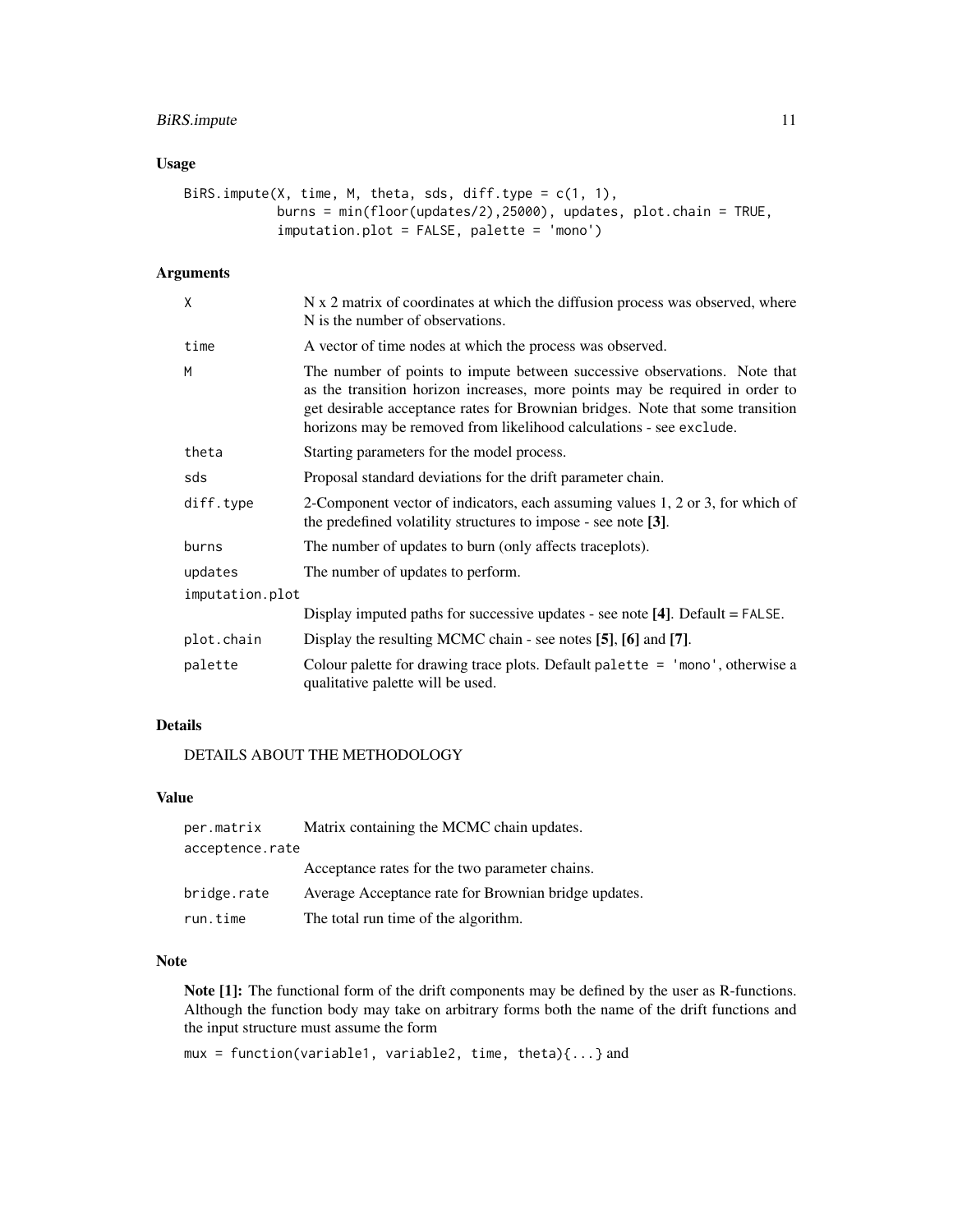<span id="page-11-0"></span>muy = function(variable1, variable2, time, theta){...}.

Note that theta is a reserved variable for the parameters. It is left to the user to ensure that the functional forms are not nonsensical. See the examples below.

Note [2]: Both drift functions have to be defined in order for the algorithm to execute.

Note [3]: The functional form for the volatility of each dimension may take on one of the following: **Figure 13:** The functional form for the volatility of each dimension may take on one of the following:<br> $f(X_t) = 1$ , corresponding to constant volatility ,  $f(X_t) = \sqrt{X_t}$  corresponding to CIR type models and  $f(X_t) = X_t$  such as for geometric Brownian motion. Corresponding indicators are simply given buy 1, 2, and 3.

Note [4]: Paths are imputed on a unit -volatility process. For display purposes the back-transformed imputed trajectories may plotted along with vertical lines indicating which bridges remained unchanged over successive updates.

Note [5]: By default the MCMC chain is displayed in a panel plot. Standard MCMC diagnostics may be performed on this chain which is returned in the value list as per.matrix.

Note [6]: In addition to the MCMC chain, acceptance rates are given for both the drift vector parameter updates as well as the volatility parameter updates. A, target region for the acceptance rate trajectories is displayed in blue.

Note [7]: Average acceptance rates are indicated for bridges per the transition number by blue bars. A target region for the bridge acceptance rates is given in light blue. Average acceptance rates that are lower than 60% are indicated along with their respective transition number. Vertical grey lines indicate exclude-d transitions.

#### Author(s)

Etienne A.D. Pienaar <etiennead@gmail.com>

#### References

Dellaportas, P. 2006 Bayesian model selection for partially observed diffusion models. *Biometrika*, 93(4): 809.

Kalogeropoulos, K., Dellaportas, P., and Roberts, G. O. 2011 Likelihood based inference for correlated diffusions. *Canadian Journal of Statistics*, 39(1):52–72.

Roberts, G. and Stramer, O. 2001 On inference for partially observed nonlinear diffusion models using the Metropolis-Hastings algorithm. *Biometrika*, 88:603–621.

## See Also

[RS.impute](#page-21-1), [BiMOL.density](#page-4-1).

#### Examples

#===============================================================================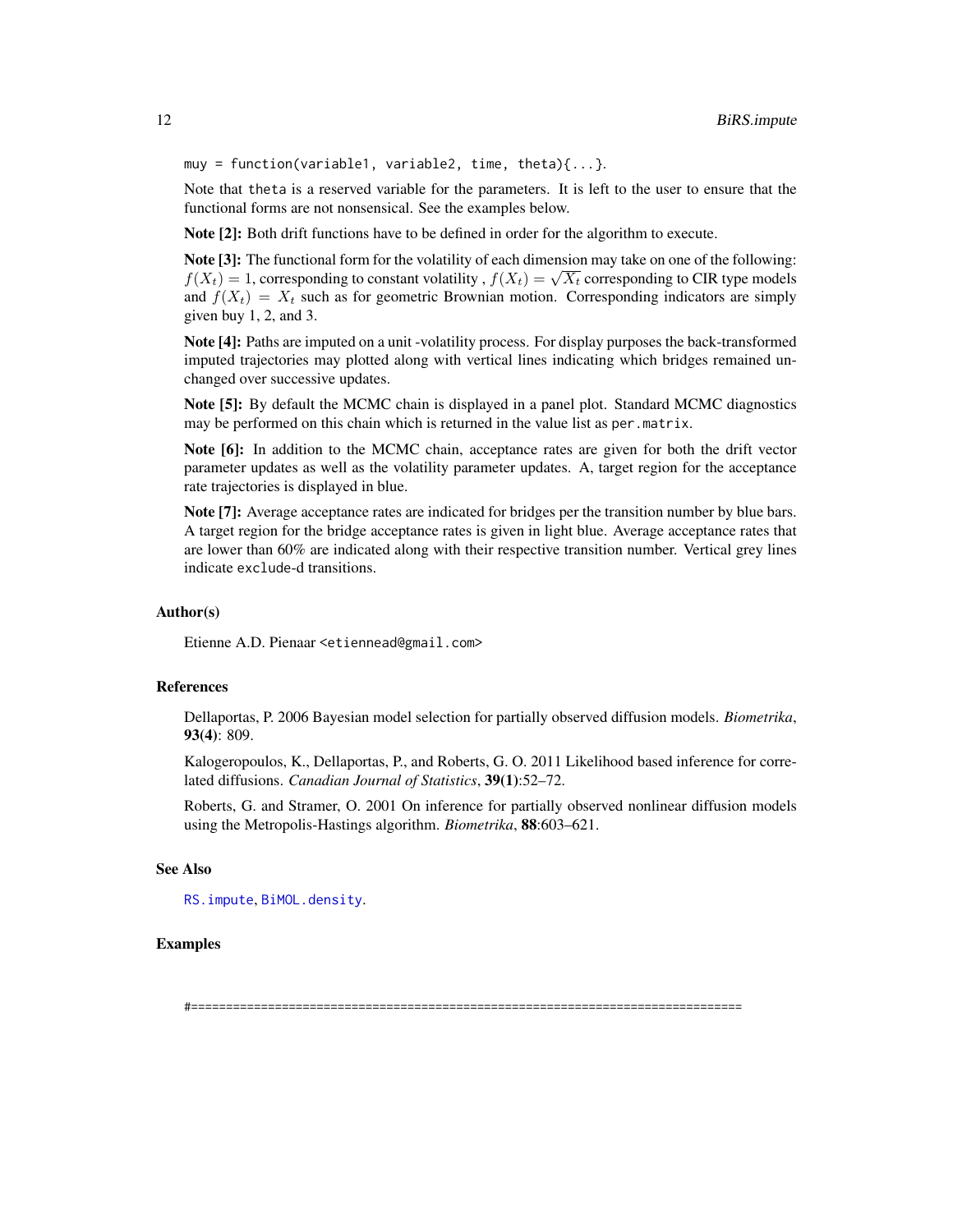<span id="page-12-0"></span>

## Description

A simulated diffusion of the form

 $dX_t = X_t(1 + \sin(2 * pi * t) - X^2)dt + dW_t,$ 

with  $X_0 = 1$ .

## Usage

```
data(DoubleWell)
```
#### Format

A data frame with 201 observations on the following 2 variables.

X\_t Vector containing the simulated trajectory.

t Time points at which the diffusion was observed.

## Examples

data(DoubleWell) plot(rev(DoubleWell),type='l')

<span id="page-12-1"></span>MOL.aic *Calculate a Pseudo AIC Value for a Diffusion Model via the Method of Lines*

## Description

MOL.aic() approximates the likelihood function for a diffusion model under a given dataset and parameter vector.

## Usage

```
MOL.aic(X, time, delt, xlims, N, theta, diff.type,plt = TRUE, wrt = FALSE)
```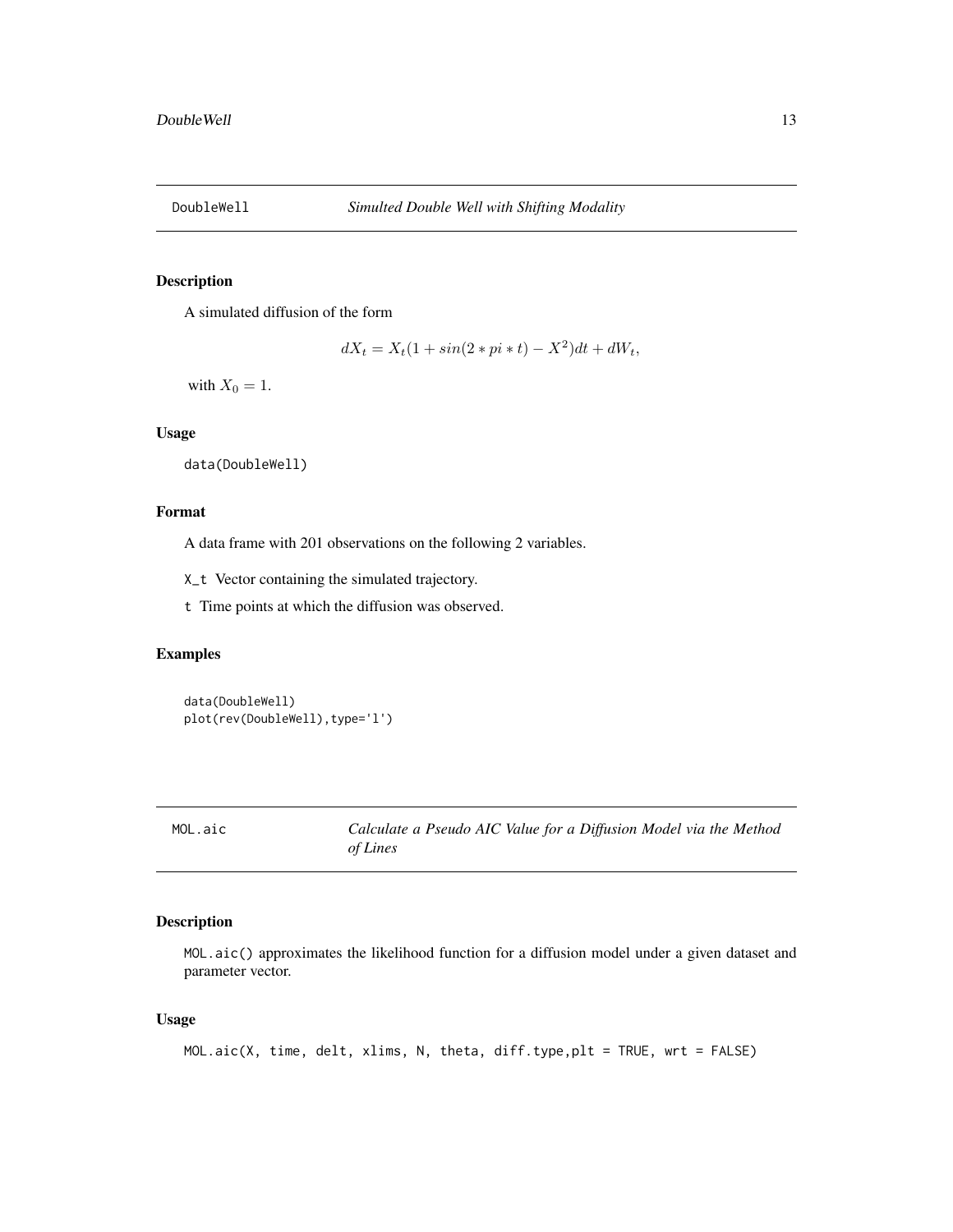#### **Arguments**

| $\mathsf{x}$ | Vector of coordinates at which the diffusion process was observed, where N is<br>the number of observations.                                                                  |
|--------------|-------------------------------------------------------------------------------------------------------------------------------------------------------------------------------|
| time         | A vector of time nodes at which the process was observed.                                                                                                                     |
| xlims        | Limits for the spatial nodes of the lattice. These limits should be wide enough<br>for the transition density to be negligibly small at the endpoints (see note [2]).         |
| N            | The number of nodes in the spatial domain at which to evaluate the transitional<br>density. Increase N for more accurate approximations (see note [3] and warning<br>$[2]$ ). |
| delt         | Step size for the time domain of the lattice (see note [4]).                                                                                                                  |
| theta        | Parameter vector at which the AIC should be evaluated. Typically the parameter<br>vector is calculated using RS. impute()                                                     |
| diff.type    | An indicator assuming values 1, 2 or 3, for which of the predefined volatility<br>structures to impose.                                                                       |
| plt          | Draw a plot of the calculation as it takes place.                                                                                                                             |
| wrt          | Write a .cpp file. Useful for inspection purposes.                                                                                                                            |
|              |                                                                                                                                                                               |

## Value

| AIC        | An approximate AIC value.                                 |
|------------|-----------------------------------------------------------|
| likelihood | The approximate likelihood value used in the calculation. |
| p          | The dimesnion of the parameter vector.                    |

## Interface

MOL.aic uses a function-input interface whereby the drift and diffusion components of the stochastic differential equation (SDE)

$$
dX_t = mu(X_t, t)dt + sigma(X_t, t)dW_t,
$$

are defined as R-functions in the current workspace. That is by defining the drift and diffusion components

```
mu=function(X,t){some expression i.t.o. X and t}
```
sig=function(X,t){some expression i.t.o. X and t}

further analysis may be conducted by calling the function MOL.aic().

#### Warning

Warning [1]: Note that if the lattice is shifted, degeneracies may occur for certain drift/volatility specifications if the shifted lattice moves into non-nonsensical values of the drift/volatility functions' domains.

Warning [2]: Although increasing the spatial resolution of the lattice by increasing N improves approximations, instabilities will occur if delt is not sufficiently small. This tends to manifest as jagged/spiked solutions that oscillate between positive and negative values.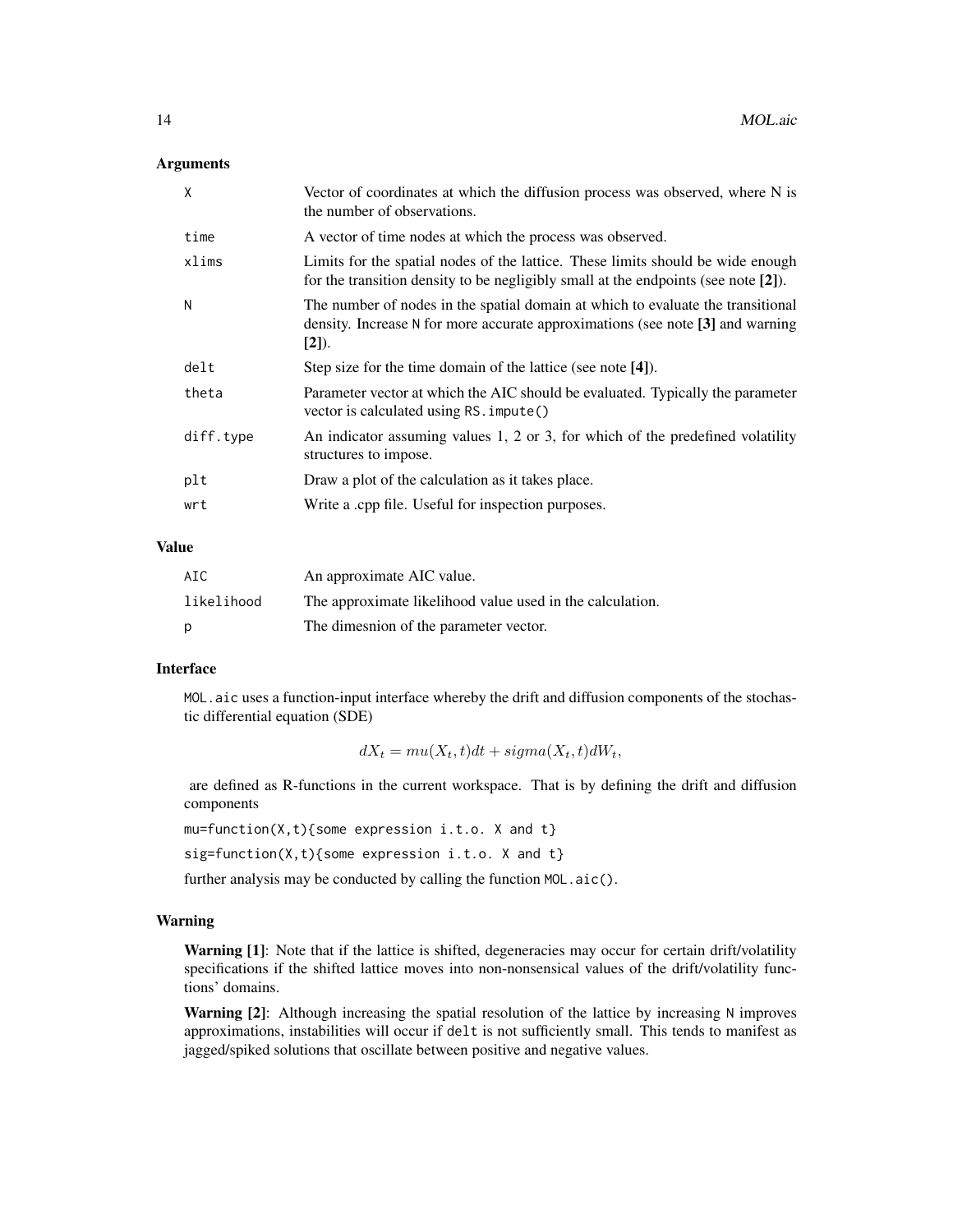#### <span id="page-14-0"></span>MOL.density 15

#### **Note**

Note [1]: Although the spatial limits of the lattice is defined by the user using xlims, if the initial value Xs does not fall on one of the lattice nodes, then the lattice is shifted accordingly.

Note [2]: The approximation assumes that the entire density of the process falls on a finite interval. Thus the algorithm may breakdown for certain problems. Depending on the parameters of the process, the limits may be very far apart or near. Some experimentation may be required. Otherwise, set autofind = TRUE to find useful limits. Note also that larger N may be required for wider limits.

Note [3]: Increasing N will likely require smaller delt, thus increasing computation time. For some problems, slight increases in N will require much smaller delt.

Note [4]: delt is used as the step size for a 10(8)-th order Runge-Kutta method for solving the resulting system of ODEs. Note again the inter-play between N and delt (see note [3]).

#### Author(s)

Etienne A.D. Pienaar <etiennead@gmail.com>

#### See Also

[RS.impute](#page-21-1), [BiMOL.aic](#page-2-1).

#### Examples

#===============================================================================

<span id="page-14-1"></span>MOL.density *Approximate the Transition Density of a Scalar Diffusion with Arbitrary Drift and Volatility Specification*

#### Description

For scalar diffusions with drift mu=function( $X, t$ ){} and diffusion sig=function( $X, t$ ){}, MOL.density approximates the transition density of a scalar diffusion on a lattice  $[x\text{lims}[1],x\text{lims}[2]] \times [s,t]$ with N spatial nodes and time discretization delt, via the method of lines. The method of lines approximates the solution of the Fokker-Planck equation by an N-dimensional system of ordinary differential equations (ODEs) evaluated on [s,t].

#### Usage

```
MOL.density(Xs, s, t, xlims, N = 31, delt, mu, sig, final.only = FALSE)
```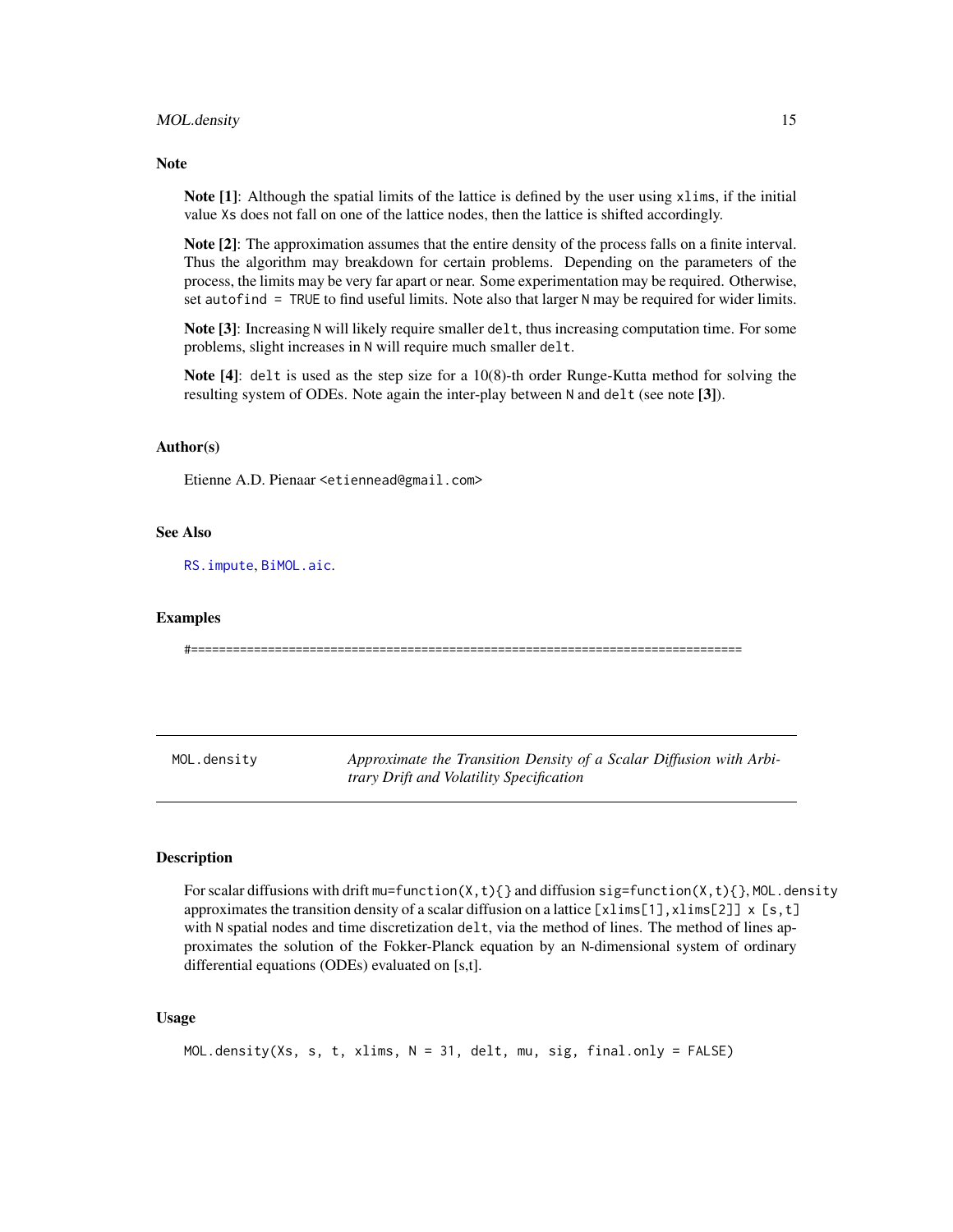#### **Arguments**

| Xs         | Starting/Initial value for the diffusion process (see note [1] and warning [1]).                                                                                              |
|------------|-------------------------------------------------------------------------------------------------------------------------------------------------------------------------------|
| S          | Starting time for the diffusion process.                                                                                                                                      |
| t          | Value $(\geq s)$ giving the terminal point for the transition horizon (the final time at<br>which to evaluate the transition density).                                        |
| xlims      | Limits for the spatial nodes of the lattice. These limits should be wide enough<br>for the transition density to be negligibly small at the endpoints (see note $[2]$ ).      |
| N          | The number of nodes in the spatial domain at which to evaluate the transitional<br>density. Increase N for more accurate approximations (see note [3] and warning<br>$[2]$ ). |
| delt       | Step size for the time domain of the lattice (see note [4]).                                                                                                                  |
| mu         | Optional (if drift and diffusion coefficients are already defined) arguments giv-<br>ing the drift and diffusion coefficients as text expressions (See Interface below).      |
| sig        | Optional (if drift and diffusion coefficients are already defined) arguments giv-<br>ing the drift and diffusion coefficients as text expressions (See Interface below).      |
| final.only | Should the transition density on the entire lattice be returned (FALSE) or only the<br>at the terminal point of the transition horizon $t$ (TRUE). Default = FALSE.           |

## Value

| density | Matrix containing the density approximation (vector if final only = $TRUE$ ). |
|---------|-------------------------------------------------------------------------------|
| Xt      | Vector of spatial values at which approximation was carried out.              |
| time    | Vector of time nodes at which the approximation was evaluated.                |

## Interface

MOL.density uses a function-input interface whereby the drift and diffusion components of the stochastic differential equation (SDE)

$$
dX_t = mu(X_t, t)dt + sigma(X_t, t)dW_t,
$$

are defined as R-functions in the current workspace. That is by defining the drift and diffusion components

```
mu = function(X, t){some expression i.t.o. X and t}
```
sig=function(X,t){some expression i.t.o. X and t}

further analysis may be conducted by calling the function MOL.density().

## Warning

Warning [1]: Note that if the lattice is shifted, degeneracies may occur for certain drift/volatility specifications if the shifted lattice moves into non-nonsensical values of the drift/volatility functions' domains.

Warning [2]: Although increasing the spatial resolution of the lattice by increasing N improves approximations, instabilities will occur if delt is not sufficiently small. This tends to manifest as jagged/spiked solutions that oscillate between positive and negative values.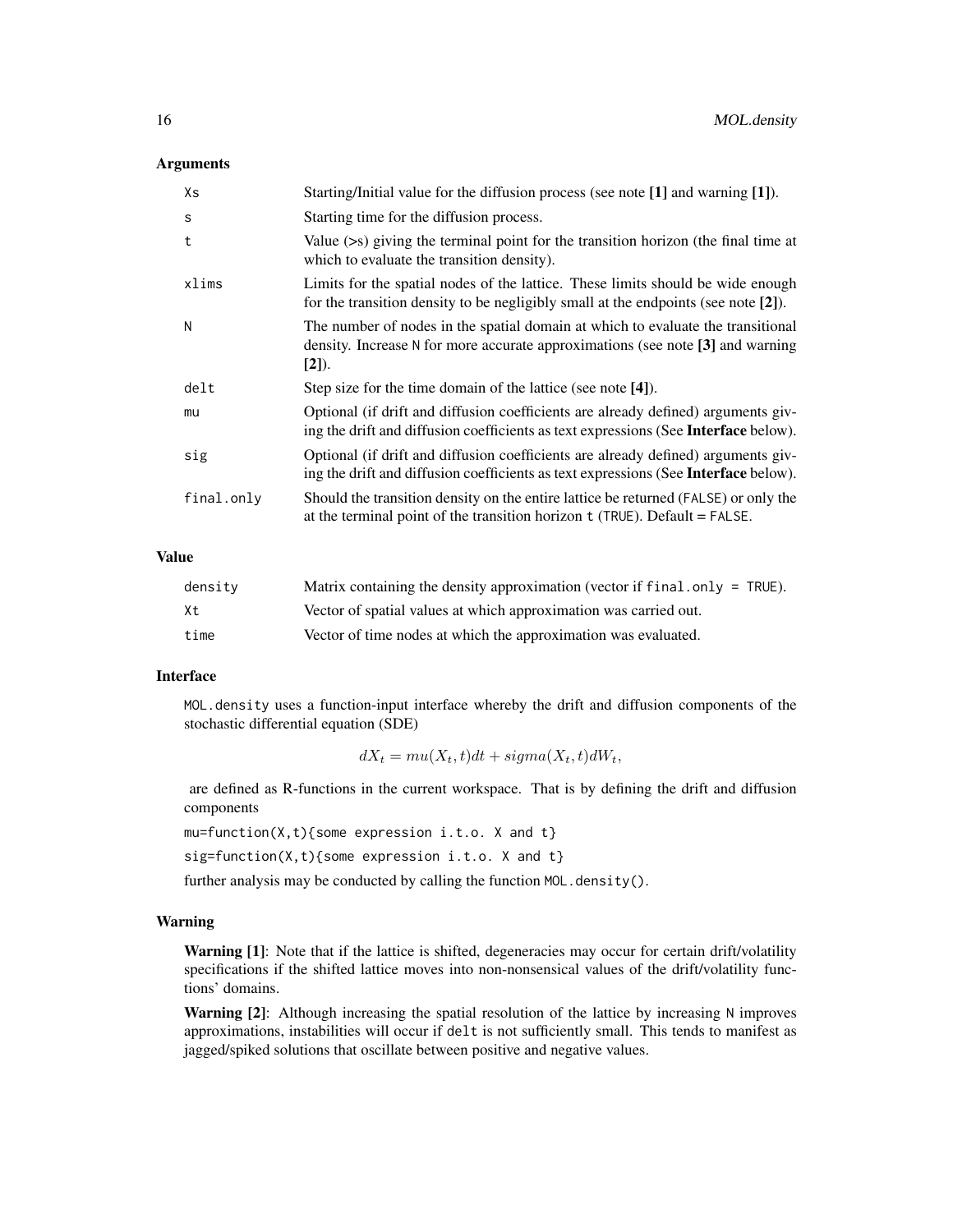#### <span id="page-16-0"></span>MOL.density 17

#### Note

Note [1]: Although the spatial limits of the lattice is defined by the user using xlims, if the initial value Xs does not fall on one of the lattice nodes, then the lattice is shifted accordingly.

Note [2]: The approximation assumes that the entire density of the process falls on a finite interval. Thus the algorithm may breakdown for certain problems. Depending on the parameters of the process, the limits may be very far apart or near. Some experimentation may be required. Otherwise, set autofind  $=$  TRUE to find useful limits. Note also that larger N may be required for wider limits.

Note [3]: Increasing N will likely require smaller delt, thus increasing computation time. For some problems, slight increases in N will require much smaller delt.

Note [4]: delt is used as the step size for a 10(8)-th order Runge-Kutta method for solving the resulting system of ODEs. Note again the inter-play between N and delt (see note [3]).

#### Author(s)

Etienne A.D. Pienaar <etiennead@gmail.com>

#### References

Hamdi, S., Schiesser, W. E. and Griffiths, G. W. 2007 Method of lines. *Scholarpedia*, 2(7):2859. Revision #124335.

Feagin, T. 2007 A tenth-order Runge-Kutta method with error estimate. *In Proceedings of the IAENG Conf. on Scientifc Computing*.

## See Also

[MOL.passage](#page-17-1), [BiMOL.density](#page-4-1).

#### Examples

#===============================================================================

# For detailed notes and examples on how to use the MOL.density() function, see # the following vignette:

RShowDoc('Part\_2\_Transition\_Densities',type='html','DiffusionRimp')

#===============================================================================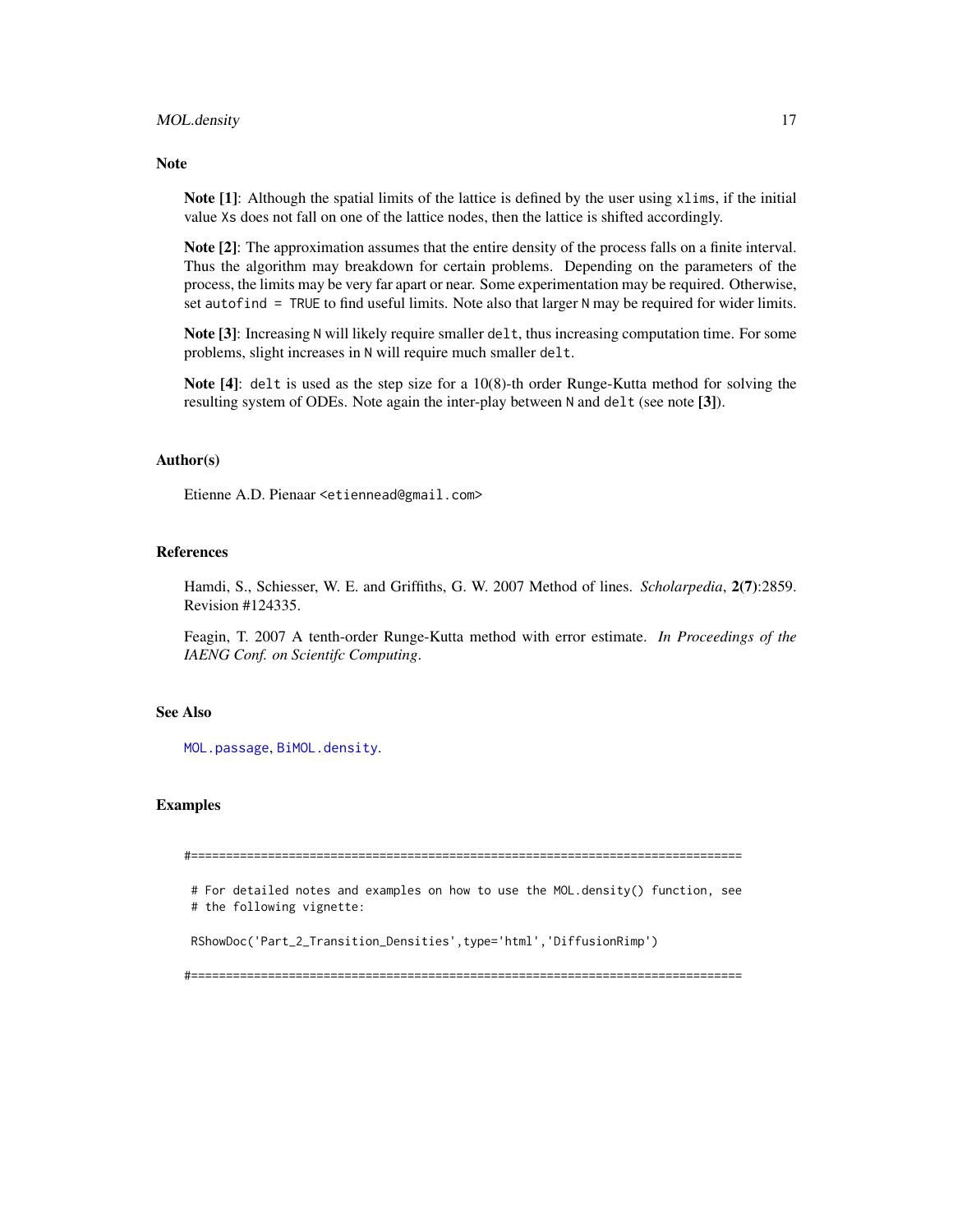<span id="page-17-1"></span><span id="page-17-0"></span>MOL.passage *Approximate the First Passage Time Density of a Two-Barrier Problem for Time-Homogeneous Scalar Diffusions.*

## Description

For scalar diffusions with drift mu=function(X){} and diffusion sig=function(X){}, moving in relation to lower and upper bounds limits[1] and limits[2] respectively, MOL.passage() approximates a solution to the partial differential equation (PDE) that governs the evolution of the survaval distribution of the first passage time density via the method of lines (MOL).

## Usage

MOL.passage(Xs, t, limits, N, delt, mu, sig, desc = 1)

## Arguments

| Xs     | Starting/Initial value for the diffusion process (see note [1]).                                                                                                                |
|--------|---------------------------------------------------------------------------------------------------------------------------------------------------------------------------------|
| t      | Value $(>0)$ giving the terminal point for the transition horizon (the final time at<br>which to evaluate the transition density).                                              |
| limits | Limits for the spatial nodes of the lattice. These limits now represent the limits<br>in the spatial domain (see note $[2]$ ).                                                  |
| N      | The number of nodes in the spatial domain at which to evaluate the transitional<br>density. Increase N for more accurate approximations (see note [3] and warning<br>$[2]$ ).   |
| delt   | Step size for the time domain of the lattice (see note [4]).                                                                                                                    |
| mu     | Optional (if drift and diffusion coefficients are already defined) arguments giv-<br>ing the drift and diffusion coefficients as text expressions (See <b>Interface</b> below). |
| sig    | Optional (if drift and diffusion coefficients are already defined) arguments giv-<br>ing the drift and diffusion coefficients as text expressions (See <b>Interface</b> below). |
| desc   | The type of discretization used (see note [5]).                                                                                                                                 |

## Value

| surface | A matrix giving the approximate survival probability over time for all starting<br>values contained in the discretization of the interval enclosed by limits. |
|---------|---------------------------------------------------------------------------------------------------------------------------------------------------------------|
| density | A vector containing the approximate first passage time density for trajectories<br>starting at Xs (see note [i]).                                             |
| time    | A vector of time nodes at which the approximation was evaluated.                                                                                              |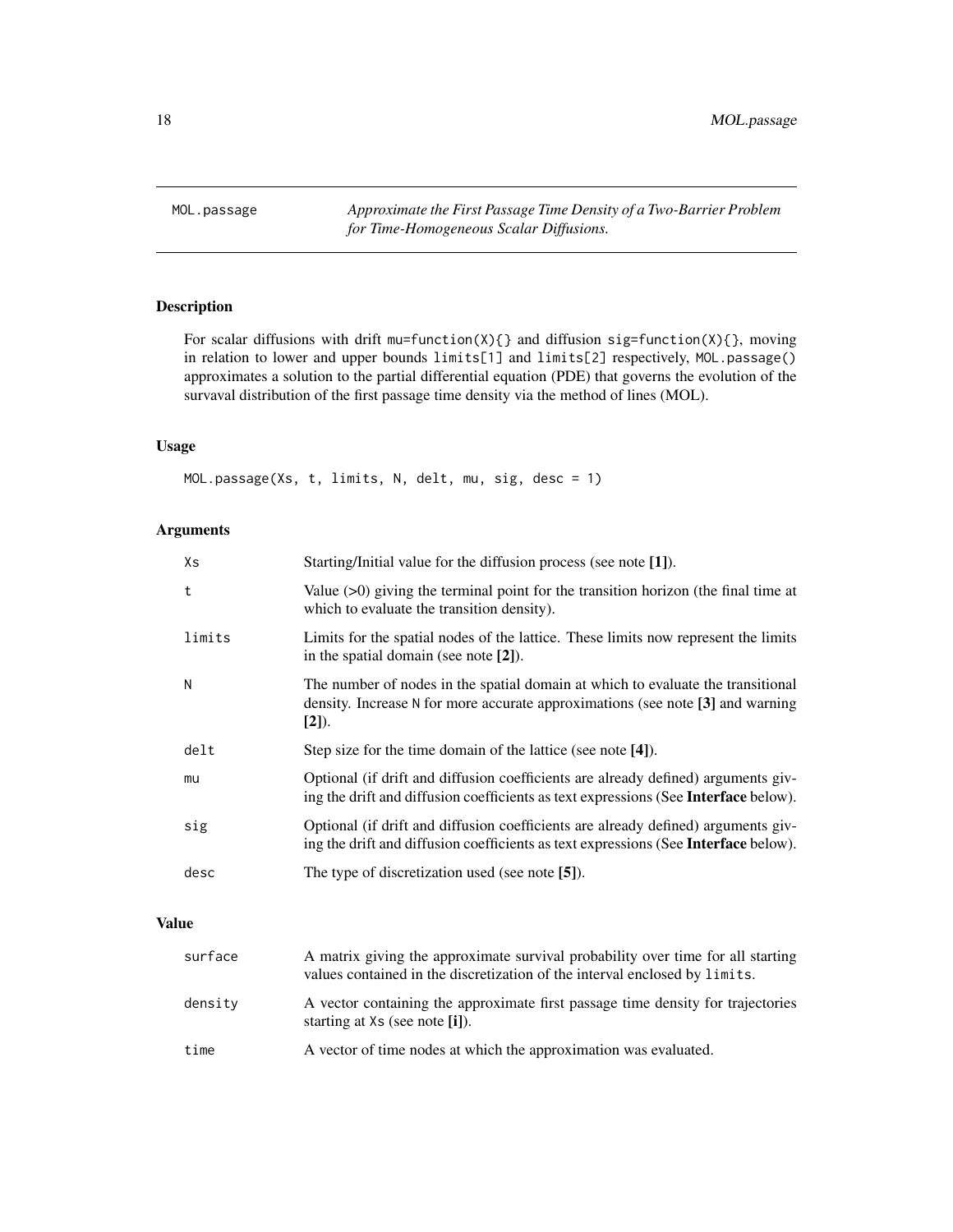## <span id="page-18-0"></span>Interface

MOL.passage uses a function-input interface whereby the drift and diffusion components of the time-homogeneous stochastic differential equation (SDE):

$$
dX_t = mu(X_t)dt + sigma(X_t)dW_t,
$$

are defined as R-functions in the current workspace. That is by defining the drift and diffusion components

```
mu=function(X){some expression i.t.o. X}
```
sig=function(X){some expression i.t.o. X}

further analysis may be conducted by calling the function MOL.passage().

#### Warnings

Warning [1]:

#### **Note**

Note [1]: If the initial value Xs does not fall on one of the lattice nodes, then the first passage time density is calculated by linearly interpolating between approximations at the two nearest lattice nodes.

Note [2]: Note that that enough nodes, N, are needed in order to generate a sufficiently accurate approximation, especially when limits[1] and limits[2] are far apart.

Note [3]: Increasing N will likely require smaller delt, thus increasing computation time. For some problems, slight increases in N will require much smaller delt.

Note [4]: delt is used as the step size for a 10(8)-th order Runge-Kutta method for solving the resulting system of ODEs. Note again the inter-play between N and delt (see note [3]).

Note [5]: When one of the limits is sufficiently far away to not be accessible within the provided time-horizon, instabilities may occur and an alternative discretization may be required in order to ensure smooth operation. Possible values are desc = 1 (close limits), desc = 2 ( $\text{limits}[1]$  is inaccessible) and desc =  $3$  (limits[2] is inaccessible).

#### Author(s)

Etienne A.D. Pienaar <etiennead@gmail.com>

#### References

Hamdi, S., Schiesser, W. E. and Griffiths, G. W. 2007 Method of lines. *Scholarpedia*, 2(7):2859. Revision #124335.

Feagin, T. 2007 A tenth-order Runge-Kutta method with error estimate. *In Proceedings of the IAENG Conf. on Scientifc Computing*.

#### See Also

[MOL.density](#page-14-1), [BiMOL.density](#page-4-1).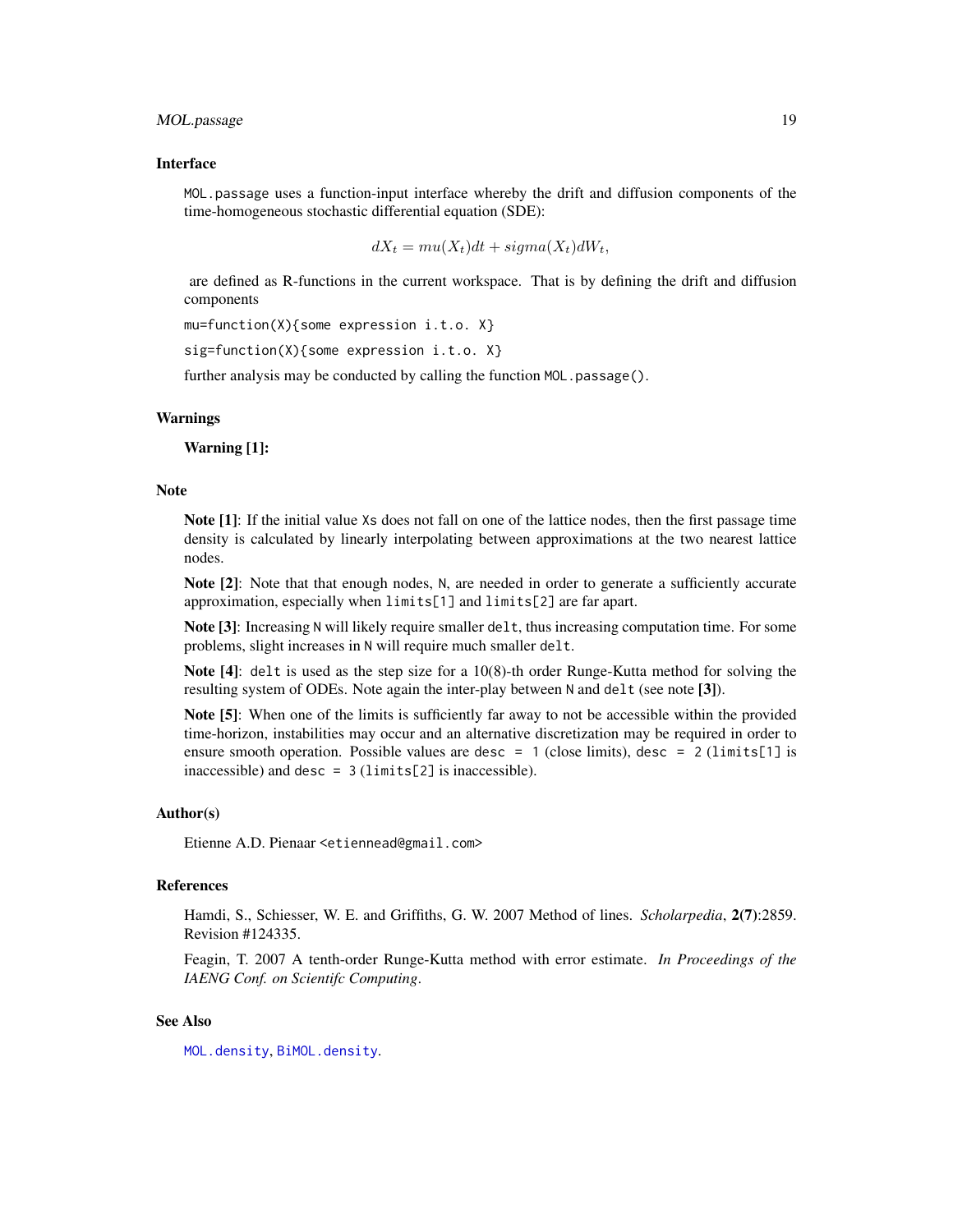## <span id="page-19-0"></span>Examples

```
#===============================================================================
# For detailed notes and examples on how to use the MOL.passage() function, see
# the following vignette:
RShowDoc('Part_3_First_Passage_Times',type='html','DiffusionRimp')
#===============================================================================
```
MOL.plot *Quick Plots for DiffusionRimp Objects*

## Description

MOL.plot() recognizes output objects calculated using routines from the DiffusionRimp package and subsequently constructs an appropriate plot, for example a perspective plot of a transition density.

#### Usage

MOL.plot(x)

## Arguments

x Generic MOL-objects, i.e. res = MOL.density().

#### Value

Varies in accordance with input type.

#### Author(s)

Etienne A.D. Pienaar: <etiannead@gmail.com>

## References

Updates available on GitHub at <https://github.com/eta21>.

#### See Also

[MOL.density](#page-14-1), [BiMOL.density](#page-4-1), [MOL.passage](#page-17-1) etc.

#### Examples

#===============================================================================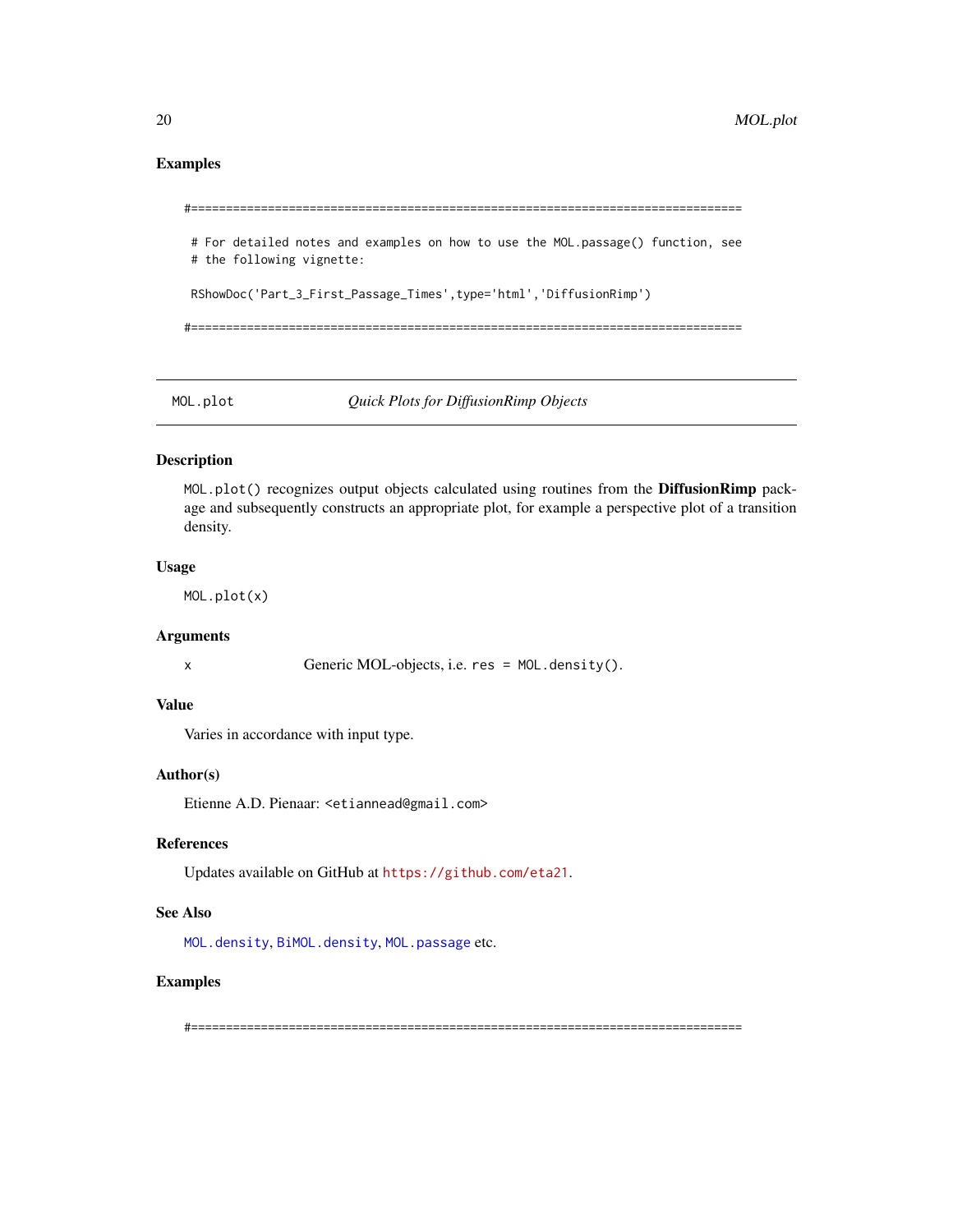<span id="page-20-0"></span>RcppArmadillo-Functions

*A Junk Funktion For Build Purposes*

## Description

This function was created as a filler in order for the package to build correctly.

## Usage

junkfunction3()

## Details

This function was created as a filler in order for the package to build correctly.

## Value

junkfunction3() does nothing useful.

## Author(s)

Etienne A.D. Pienaar

## References

See the documentation for Armadillo, and RcppArmadillo, for more details.

RS.estimates *Extract Parmaeter Estimates from* .impute() *Objects.*

#### Description

RS.estimates() calculates parameter estimates from .impute() model objects.

## Usage

```
RS.estimates(x, thin = 100, burns, CI = c(0.05, 0.95), corrmat = FALSE,
            acf.plot = TRUE, palette = 'mono')
```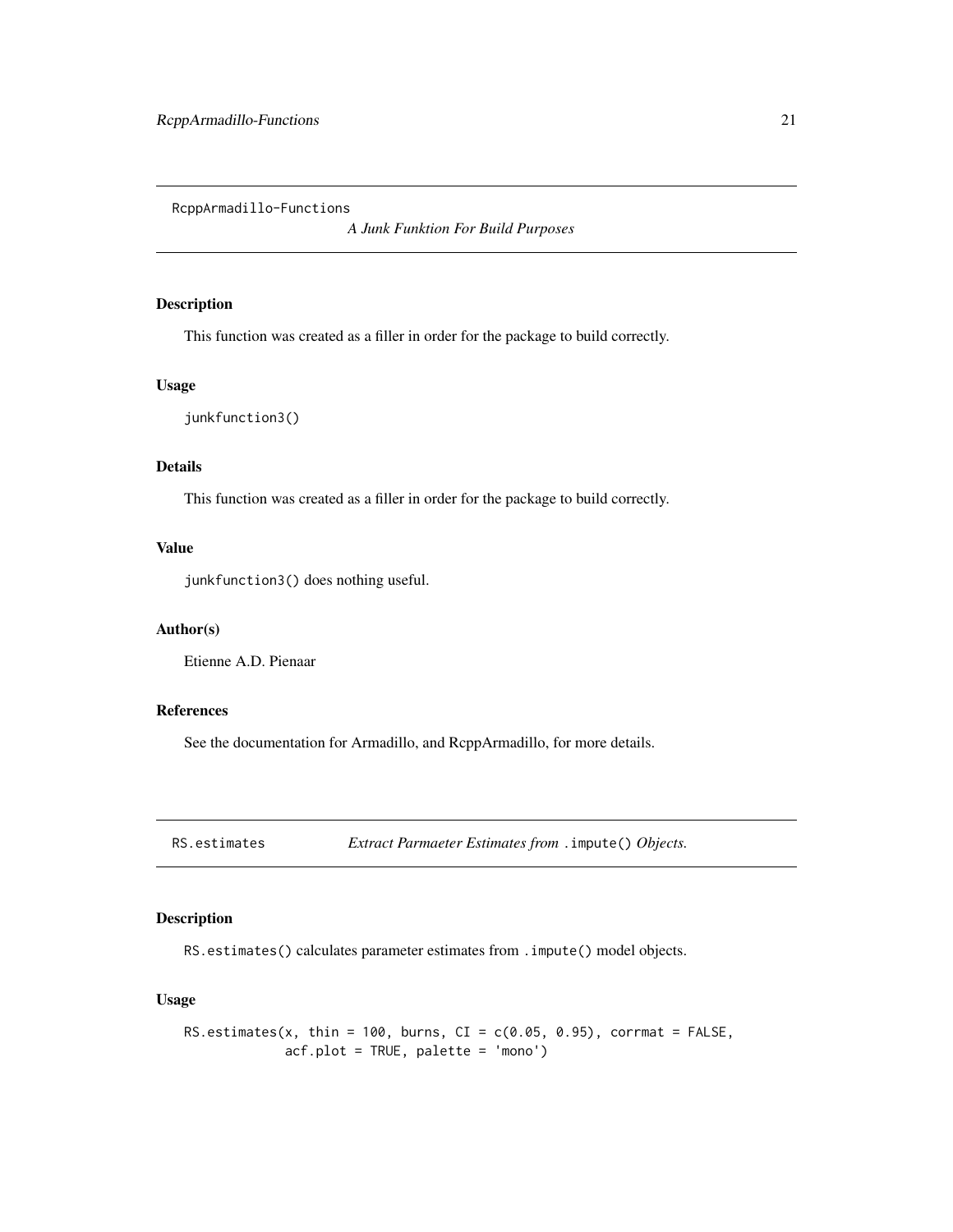#### <span id="page-21-0"></span>Arguments

| $\mathsf{x}$ | List object of type 'RS.impute' or 'BiRS.impute'. That is, when model = RS. impute()<br>then model constitutes an appropriate object for x. |
|--------------|---------------------------------------------------------------------------------------------------------------------------------------------|
| thin         | Thinnging level for parameter chain.                                                                                                        |
| burns        | Number of MCMC updates to discard before calculating estimates.                                                                             |
| CI           | Credibility interval quantiles (for MCMC chains).                                                                                           |
| corrmat      | If TRUE, an estimated correlation matrix is returned in addition to the estimate<br>vector.                                                 |
| acf.plot     | If TRUE, an acf plot is drawn for each element of the parameter chain.                                                                      |
| palette      | Colour palette for drawing trace plots. Default palette $=$ 'mono', otherwise a<br>qualitative palette will be used.                        |

## Value

Data frame with parameter estimates and appropriate interval statistics.

#### Author(s)

Etienne A.D. Pienaar: <etiannead@gmail.com>

#### References

Updates available on GitHub at <https://github.com/eta21>.

## See Also

[RS.impute](#page-21-1), [BiRS.impute](#page-9-1).

## Examples

example(RS.impute)

<span id="page-21-1"></span>RS.impute *Brownian Bridge Data Imputation for Scalar Diffusion Processes.*

#### Description

RS.impute performs inference on bivariate diffusion processes with quite arbitrary drift functionals by imputing missing sample paths with Brownian bridges. The procedure was developed by Roberts and Stramer (2001) and subsequently extended in later papers (Dellaportas et al, 2006; Kalogeropoulos et al., 2011). Currently, the diffusion is assumed to take on the form

$$
dX_t = mu(X_t, t, theta)dt + sigma[1]f(X_t)dW_t,
$$

where  $mu(X_t, theta)$  may be defined with near-complete freedom as R-functions in the current workspace.  $f(.)$  may take on predefined forms (see details).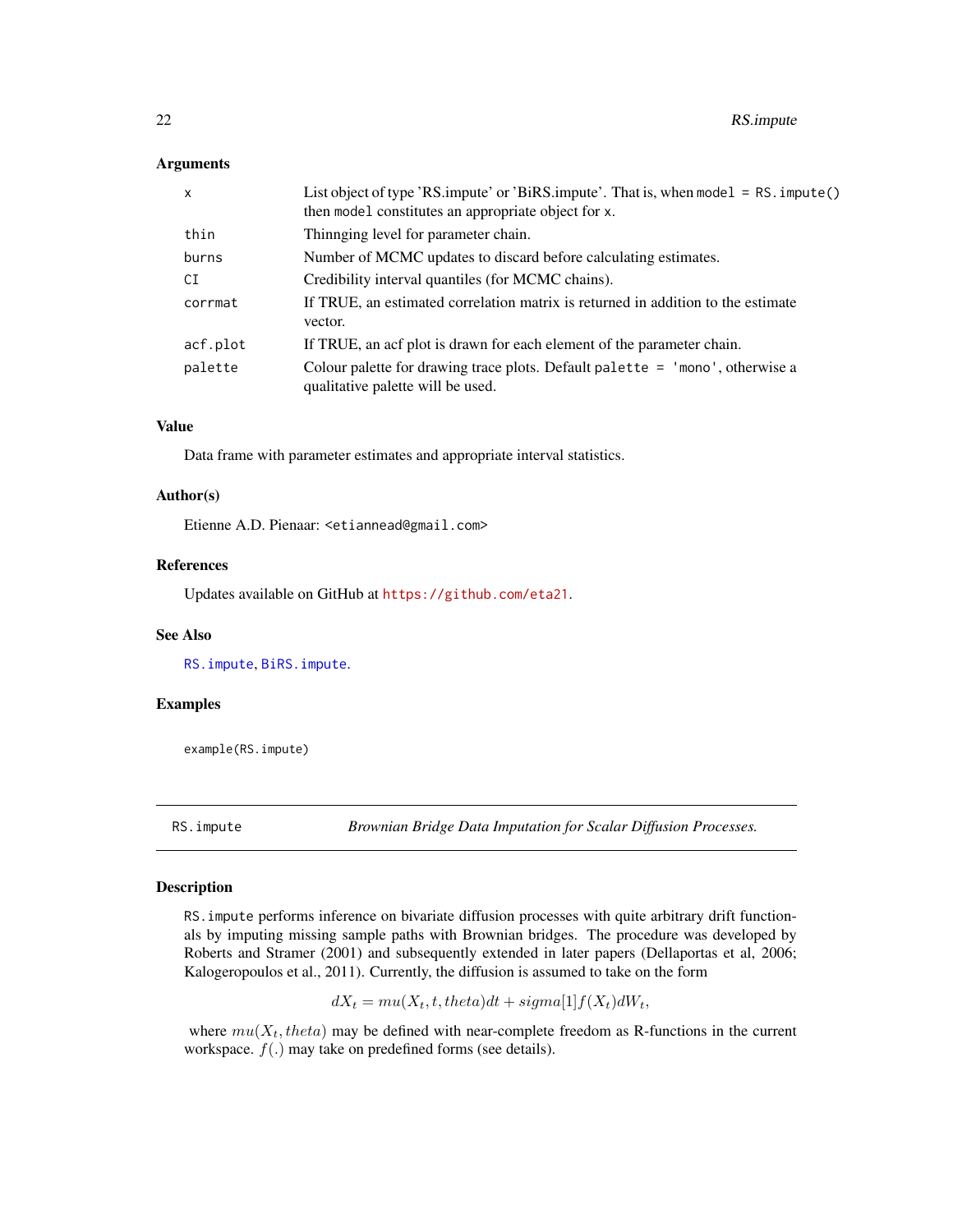## RS.impute 23

## Usage

| RS.impute(X, time, M, theta, sds, diff.type = 1, burns = min(floor(updates/2),25000), |  |  |  |  |  |                                                                            |  |  |
|---------------------------------------------------------------------------------------|--|--|--|--|--|----------------------------------------------------------------------------|--|--|
|                                                                                       |  |  |  |  |  | updates, $plot. chain = TRUE, imputation. plot = FALSE, platete = 'mono')$ |  |  |

## Arguments

| X               | Vector of coordinates at which the diffusion process was observed, where N is<br>the number of observations.                                                                                                                                                                                                       |
|-----------------|--------------------------------------------------------------------------------------------------------------------------------------------------------------------------------------------------------------------------------------------------------------------------------------------------------------------|
| time            | A vector of time nodes at which the process was observed.                                                                                                                                                                                                                                                          |
| M               | The number of points to impute between successive observations. Note that<br>as the transition horizon increases, more points may be required in order to<br>get desirable acceptance rates for Brownian bridges. Note that some transition<br>horizons may be removed from likelihood calculations - see exclude. |
| theta           | Starting parameters for the model process.                                                                                                                                                                                                                                                                         |
| sds             | Proposal standard deviations for the drift parameter chain.                                                                                                                                                                                                                                                        |
| diff.type       | An indicator assuming values 1, 2 or 3, for which of the predefined volatility<br>structures to impose - see note $[3]$ .                                                                                                                                                                                          |
| burns           | The number of updates to burn (only affects traceplots).                                                                                                                                                                                                                                                           |
| updates         | The number of updates to perform.                                                                                                                                                                                                                                                                                  |
| imputation.plot |                                                                                                                                                                                                                                                                                                                    |
|                 | Display imputed paths for successive updates - see note [4]. Default = FALSE.                                                                                                                                                                                                                                      |
| plot.chain      | Display the resulting MCMC chain - see notes [5], [6] and [7].                                                                                                                                                                                                                                                     |
| palette         | Colour palette for drawing trace plots. Default palette $=$ 'mono', otherwise a<br>qualitative palette will be used.                                                                                                                                                                                               |

## Value

| per.matrix      | Matrix containing the MCMC chain updates.                       |  |  |  |
|-----------------|-----------------------------------------------------------------|--|--|--|
| acceptence.rate |                                                                 |  |  |  |
|                 | Vector of acceptance rates for the two parameter chains.        |  |  |  |
| bridge.rate     | Vector of average acceptance rates for Brownian bridge updates. |  |  |  |
| run.time        | The total run time of the algorithm.                            |  |  |  |

#### Note

Note [1]: The functional form of the drift components may be defined by the user as R-functions. Although the function body may take on arbitrary forms both the name of the drift functions and the input structure must assume the form

 $mu = function(variable, time, theta){...}.$ 

Note that theta is a reserved variable for the parameters. It is left to the user to ensure that the functional forms do not degenerate. See the examples below.

Note [2]: The drift function has to be defined in order for the algorithm to execute.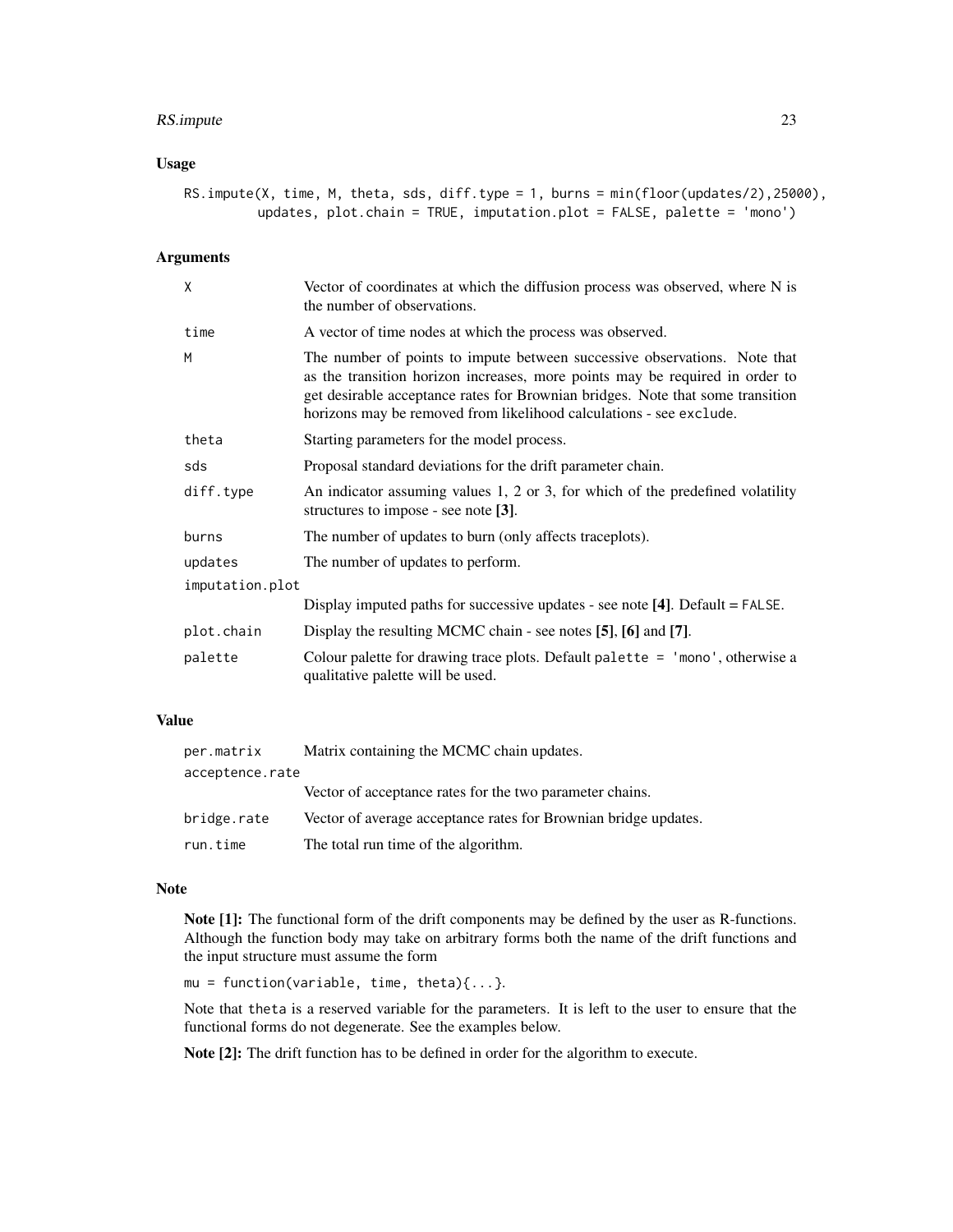<span id="page-23-0"></span>**Note [3]:** The functional form for the volatility may take on one of the following:  $f(X_t) = 1$ , corre-**Sponding to constant volatility**,  $f(X_t) = \sqrt{X_t}$  corresponding to CIR type models and  $f(X_t) = X_t$  corresponding to CIR type models and  $f(X_t) = X_t$ such as for geometric Brownian motion. Corresponding indicators are simply given buy 1, 2, and 3.

Note [4]: Paths are imputed on a unit -volatility process. For display purposes the back-transformed imputed trajectories may plotted along with vertical lines indicating which bridges remained unchanged over successive updates.

Note [5]: By default the MCMC chain is displayed in a panel plot. Standard MCMC diagnostics may be performed on this chain which is returned in the value list as per.matrix.

Note [6]: In addition to the MCMC chain, acceptance rates are given for both the drift vector parameter updates as well as the volatility parameter updates. A, target region for the acceptance rate trajectories is displayed in blue.

Note [7]: Average acceptance rates are indicated for bridges per the transition number by blue bars. A target region for the bridge acceptance rates is given in light blue. Average acceptance rates that are lower than 60% are indicated along with their respective transition number. Vertical grey lines indicate exclude-d transitions.

## Author(s)

Etienne A.D. Pienaar <etiennead@gmail.com>

#### References

Dellaportas, P. 2006 Bayesian model selection for partially observed diffusion models. *Biometrika*, 93(4): 809.

Kalogeropoulos, K., Dellaportas, P., and Roberts, G. O. 2011 Likelihood based inference for correlated diffusions. *Canadian Journal of Statistics*, 39(1):52–72.

Roberts, G. and Stramer, O. 2001 On inference for partially observed nonlinear diffusion models using the Metropolis-Hastings algorithm. *Biometrika*, 88:603–621.

## See Also

[BiRS.impute](#page-9-1), [MOL.density](#page-14-1).

## Examples

#===============================================================================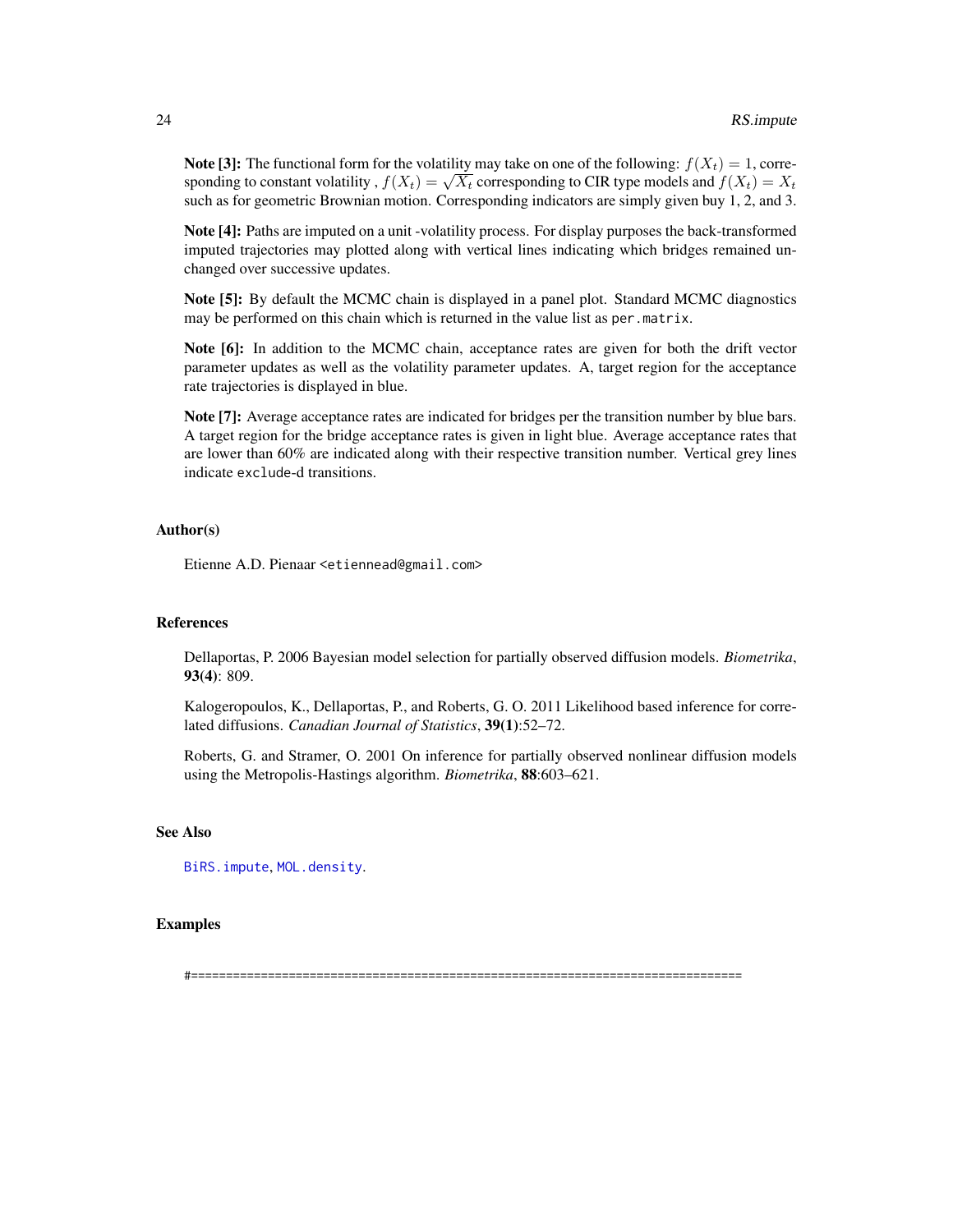<span id="page-24-0"></span>

## Description

A simulated diffusion of the form

$$
dX_t = X_t(1 + \sin(2 \cdot \pi \cdot t) - X_t^2)dt + dW_t^1,
$$

 $dY_t = Y_t(1 + \sin(2 * pi * t) - Y_t^2)dt + dW_t^2,$ 

with  $X_0 = 1$  and  $Y_0 = 1$ .

## Usage

data(TiCIR)

## Format

A data frame with 101 observations on the following 3 variables.

X\_t A numeric vector of X-coordinates for the simulated data.

Y\_t A numeric vector of X-coordinates for the simulated data.

t A numeric vector of time nodes at which the simulated data were observed.

#### Examples

data(TiCIR)